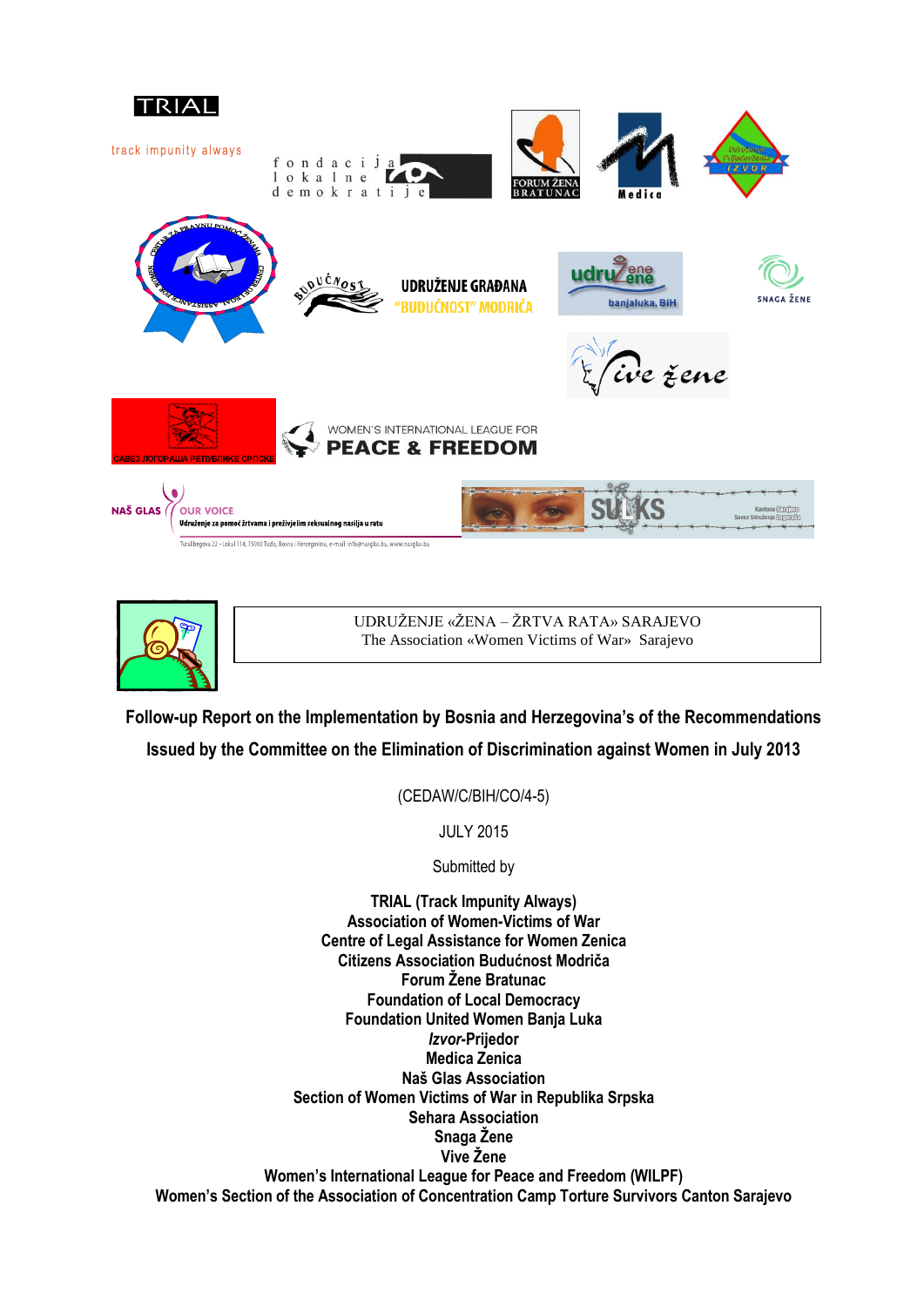### **CONTENTS**

| <b>Contents</b>                                                                                                                                 | Paragraphs |
|-------------------------------------------------------------------------------------------------------------------------------------------------|------------|
| 1. Background                                                                                                                                   | $1 - 3$    |
| 2. The Slow Pace of Implementation of the National War Crimes Strategy                                                                          | $4 - 14$   |
| 3. The Amended Criminal Legislation on War-time Sexual Violence                                                                                 | 15-18      |
| 4. The Status of Draft Legislation and Programmes relevant for Victims of Rape<br>or other Forms of Sexual Violence during the War              | $19 - 21$  |
| 4.1 The Draft National Strategy on Transitional Justice                                                                                         | $22 - 23$  |
| 4.2 The Programme for Improvement of the Status of Survivors of Conflict related Sexual Violence                                                | $24 - 25$  |
| 4.3 The Draft Law on the Rights of Victims of Torture                                                                                           | 26-27      |
| 5. The Protection and Support of Victims and Witnesses in Cases of<br>Rape or other Forms of Sexual Violence during the War                     | 28-34      |
| <b>6. Additional Concerns</b>                                                                                                                   | 35-36      |
| 6.1 The Failure to Provide Adequate Compensation and Integral Reparation to<br>Victims of Rape or other Forms of Sexual Violence during the War | $37 - 51$  |
| 6.2 The Draft Law on Free Legal Aid                                                                                                             | $52 - 53$  |
| 7. Conclusions and Recommendations                                                                                                              | 54-55      |

**8. The Associations Submitting the Follow-up Report**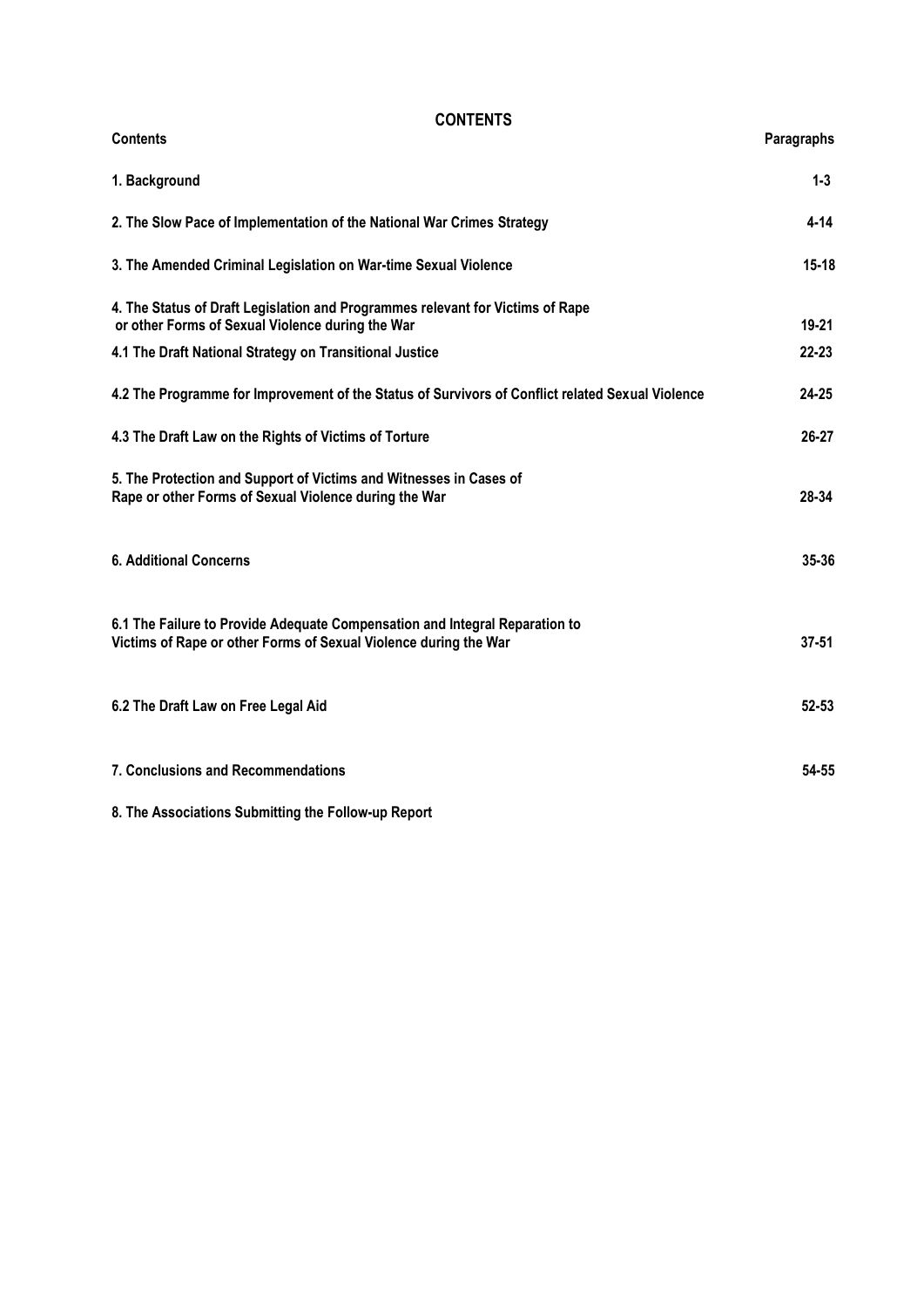# **1. Background**

- 1. On 26 July 2013, after having considered the combined fourth and fifth periodic reports of Bosnia and Herzegovina (BiH) with regard to the implementation of its obligations under the Convention on the Elimination of All Forms of Discrimination against Women ("the Convention"), the Committee on the Elimination of All Forms of Discrimination against Women (CEDAW) issued its concluding observations.<sup>1</sup>
- 2. The CEDAW requested BiH to provide, within two years (i.e. 26 July 2015), written information on the steps undertaken to implement the recommendations contained in paragraphs 10 (a) to (d) and 34 (a) to (h).<sup>2</sup>
- 3. Due to the mandate and expertise of the associations submitting this follow-up report, the latter will focus on the implementation of the recommendations contained in paragraph 10 (a) to (d) of the concluding observations of the CEDAW that are directly relevant for victims of rape or other forms of sexual violence during the 1992-1995 war. The omission of other subjects does not imply by any means that the associations submitting this follow-up report consider that BiH implemented the rest of the recommendations or that it fully complies with all its obligations under the Convention.
- **2. The Slow Pace of Implementation of the National War Crimes Strategy**

# **Para. 10 (a) of the 2013 CEDAW Concluding Observations**

The Committee recommends the State party to **speed up the implementation of the national war crimes strategy** and to **increase the number of prosecutions of war crimes cases** by allocating more financial resources and investigative capacities to address the large backlog of cases.

- 4. According to the National War Crimes Strategy, adopted on 29 December 2008,<sup>3</sup> the most complex crimes (i.e. mass crimes) will be dealt with as a matter of priority within seven years and the prosecution of other crimes will be dealt with within 15 years from the adoption of the strategy. This means that, **pursuant to the Strategy, the prosecution of "most complex crimes" shall be completed by the end of 2015**. However, **this unfortunately seems far from reality**. The situation is even worse with regard to crimes related to war-time sexual violence.
- 5. In its 2014 Progress Report on BiH, the European Commission noted that "the implementation of the

 $\overline{a}$ <sup>1</sup> Committee on the Elimination of All Forms of Discrimination against Women (CEDAW), *Concluding Observations on Bosnia and Herzegovina,* doc. CEDAW/C/BIH/CO/4-5 of 26 July 2013.

<sup>2</sup> *Ibid*., para. 45.

<sup>&</sup>lt;sup>3</sup> The integral text is available at: [http://www.geneva-academy.ch/RULAC/pdf\\_state/War-Crimes-Strategy-f-18-12-08.pdf.](http://www.geneva-academy.ch/RULAC/pdf_state/War-Crimes-Strategy-f-18-12-08.pdf)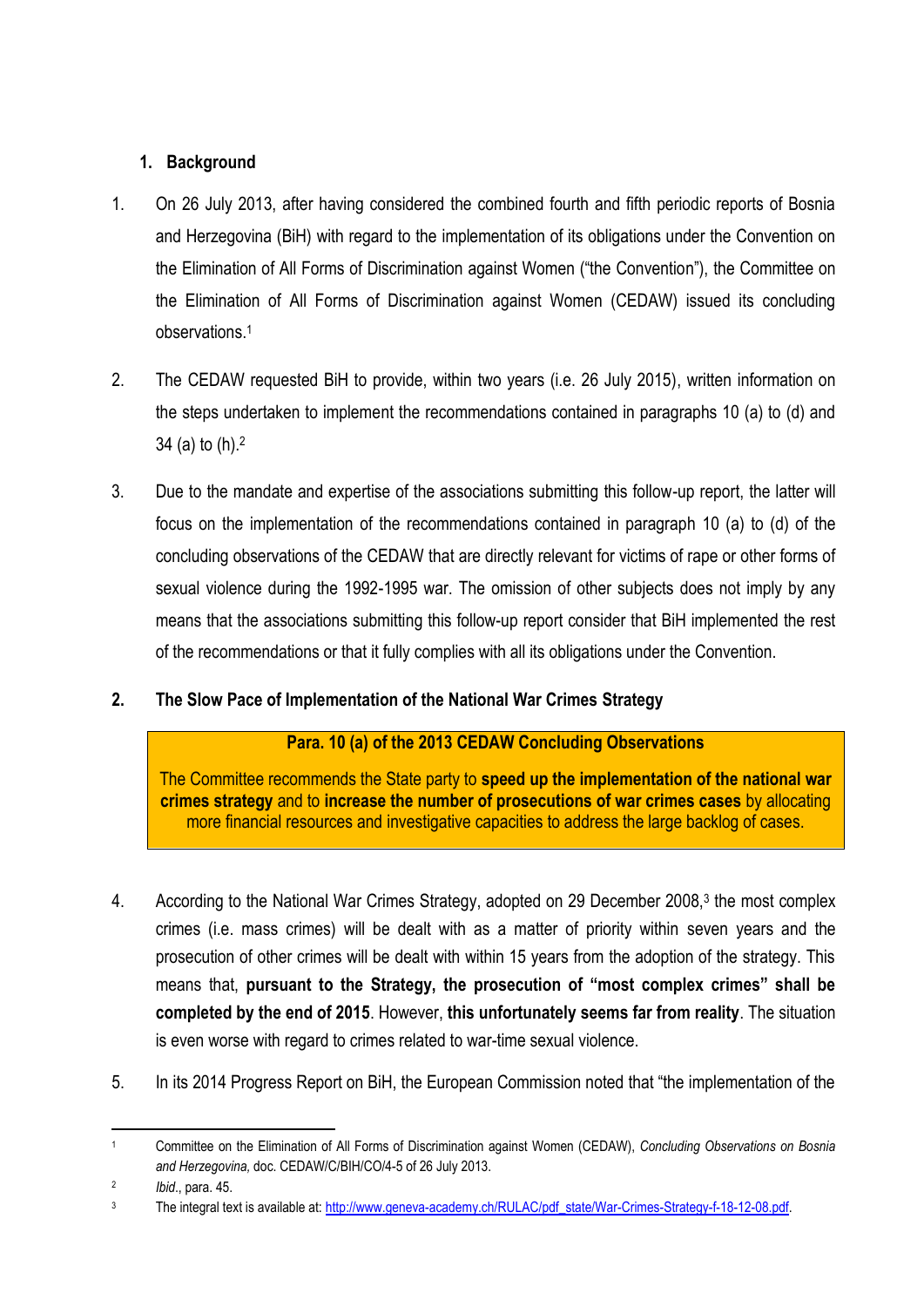national war crimes strategy continues, although at *an unsatisfactory pace, and the body in charge of its supervision requires additional support from all authorities*. The State-level judiciary continues the referral of war crimes cases. The capacities of prosecutors' offices throughout the country were improved through recruiting more staff, and material conditions were significantly improved through international assistance. *Appropriate financing of adequate staffing levels in prosecutors' offices and courts remains an issue to be addressed urgently to ensure timely and effective processing of the backlog. The competent authorities failed to allocate the funds needed to complete the support infrastructure*".<sup>4</sup>

- 6. On the specific subject of prosecution of war-time sexual violence it was added that "efforts to investigate and prosecute these crimes *need to be stepped up further, as the overall number of indictments for sexual violence is low in comparison to the prevalence of such crimes during the conflict*. The low number of suspects and lack of evidence hampers the progress of investigation. A comprehensive approach to improving the status of victims of rape and sexual violence has still to be achieved".<sup>5</sup>
- 7. During the second cycle of the Universal Periodic Review BiH was repeatedly recommended to "continue efforts to fight impunity for serious violations of human rights committed during the armed conflict".<sup>6</sup> In particular, BiH shall "thoroughly investigate acts of sexual violence committed during the conflict, with a view to holding perpetrators to account, ensure reparation and full reintegration into society of victims of wartime rape and other sexual violence, and take action to counter any manifestations of stigma and exclusion directed against them".<sup>7</sup>
- 8. **Thousands of war crimes related investigations are still ongoing across the country**. Upon being questioned on whether it is likely to respect the deadlines established in the National War Crimes Strategy, the Court of BiH limited itself to declare that it cannot predict what will be the pace of the process and how will things unfold. This, **coupled with an admitted severe lack of financial and human resources**, suggests that the successful completion of the Strategy is highly unlikely. The **Chief of the Prosecutor's Office of BiH confirms that currently the office lacks the funds to pay the salaries of more than 20 of its employees, namely five prosecutors and 17 expert associates**. Allegedly, this depends on the delays of funding from the European Union (EU). The EU Delegation in BiH **suspended an instalment of financial support for processing war crimes until the Justice Sector Reform Strategy will take place**. The described situation jeopardises the implementation of the National War Crimes Strategy and the Prosecutor's Office of BiH describes it as a stalemate. Needless to say, this is a source of deep distress for victims of gross human rights

**<sup>.</sup>** <sup>4</sup> European Commission, *Progress Report on BiH,* doc. SWD(2014)305 of 8 October 2014, available at [http://ec.europa.eu/enlargement/pdf/key\\_documents/2014/20141008-bosnia-and-herzegovina-progress-report\\_en.pdf,](http://ec.europa.eu/enlargement/pdf/key_documents/2014/20141008-bosnia-and-herzegovina-progress-report_en.pdf) p. 14 (emphasis added).

<sup>5</sup> *Ibid*.

<sup>6</sup> Report of the Working Group on the Universal Periodic Review, doc. A/HRC/28/17 of 4 December 2014, para. 107.98. See also paras. 107.62, 107.63, 107.64, 107.99 and 107.100.

<sup>7</sup> *Ibid*., para. 107.61.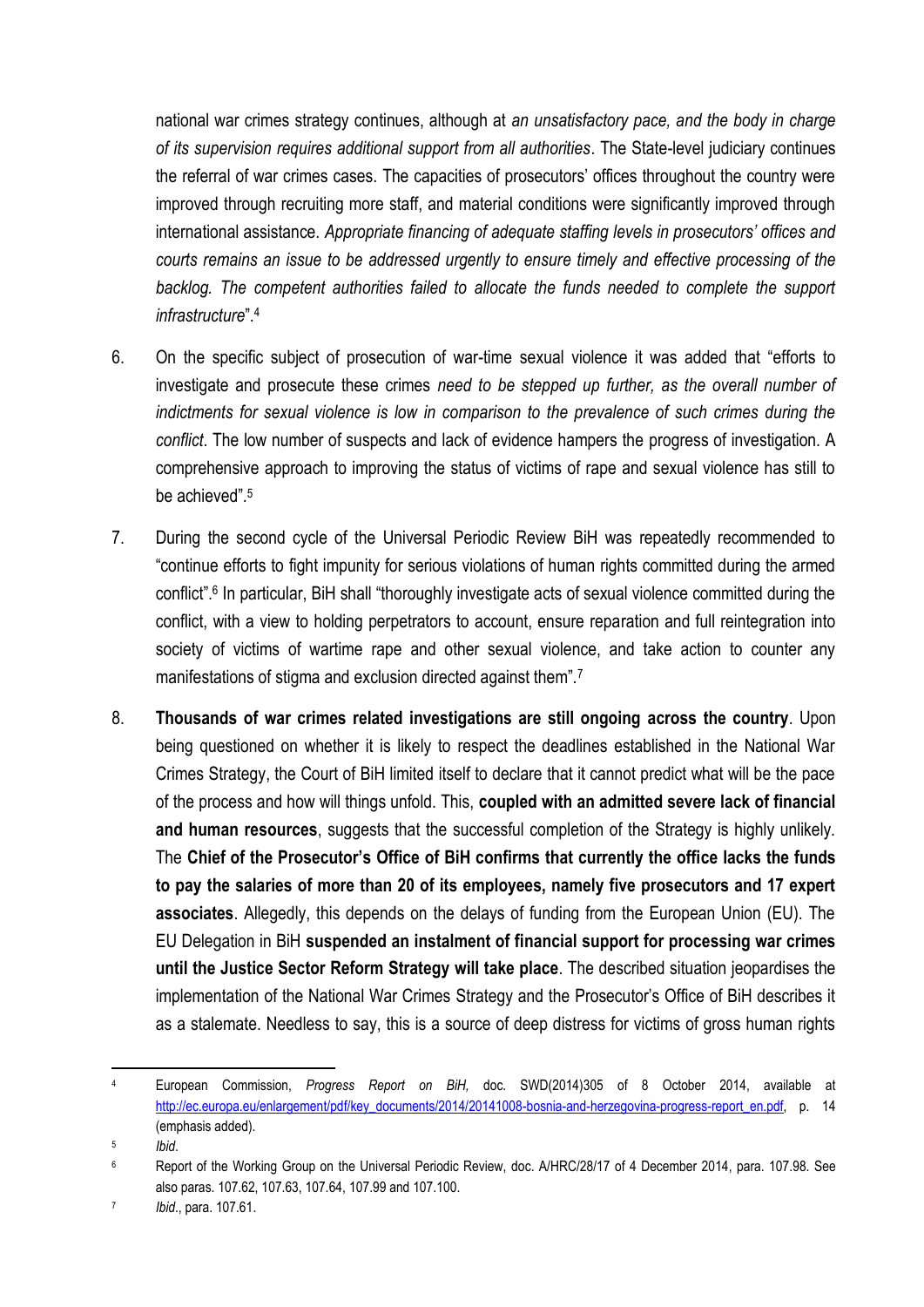violations during the war, who, after having already waited for more than 20 years, now see their hopes for justice further frustrated.

- 9. In particular, with regard to **trials concerning people accused of rape or other forms of sexual violence** committed during the war, the **results are alarmingly poor, especially considering the scope of the phenomenon**. According to official data provided by the Court of BiH, since July 2013, it rendered a **verdict in 15 cases of sexual violence. Ten more cases are currently ongoing**. The mentioned figure, compared with the number of victims of rape or other forms of sexual violence during the war (between 20,000 and 50,000), suggests that **impunity remains rampant**.
- 10. Moreover, **an alarming trend has emerged: perpetrators convicted for rape or other forms of sexual violence committed during the war usually obtain the minimum sentence.** Pursuant to BiH legislation, attenuating and aggravating circumstances may be applied. In this sense, the following circumstances should be taken into account: the degree of criminal liability, the motives for perpetrating the offence, the degree of danger or injury to the protected object, the circumstances in which the offence was perpetrated, the previous conduct of the perpetrator, the personal situation of the perpetrator and his or her conduct after the commission of the criminal offence, as well as other circumstances related to the personality of the perpetrator. BiH courts may set a punishment below the limit prescribed by the law, when law provides for such possibility and when the court finds that attenuating circumstances call for such a decision.
	- 11. To illustrate the current trend, 15 verdicts issued by BiH courts at different levels in cases concerning rape or other forms of sexual violence perpetrated during the war have been analysed. Notably, in two thirds of the analysed verdicts (i.e. nine cases) **the perpetrator was sentenced to imprisonment between three and five years**. Only the Court of BiH and the Cantonal Court of Sarajevo issued six verdicts where perpetrators were sentenced to deprivation of liberty between six and eight years. Before all other BiH courts, **no example of sentences of more than five years for persons found guilty of rape or other forms of sexual violence committed during the war can be found**. In most cases, these mild sentences have been justified by the "young age" of the perpetrator when the crime was committed, and by the fact that the perpetrator has now a family to maintain. It would seem that BiH courts pay less attention to the young age of the victims when the crime was committed and the situation of vulnerability in which the victim found herself at the time, as well as the stigmatisation suffered thereafter for over 20 years. **The criteria applied by BiH courts to sentence perpetrators of rape or other forms of sexual violence during the war are perceived by many victims as discriminatory and a mockery**.
	- 12. It is a well established principle of criminal and international law that penalties must be proportionate to the gravity of the crime at stake and the extreme seriousness of the offence concerned must be duly taken into account. **Imprisonment between three and five years is a low penalty and it is hardly proportionate to the extreme gravity of the crime**. Many victims of rape or other forms of sexual violence during the war perceive these low sentences as an additional form of frustration. They sense that their suffering is looked down on, especially considering the extraordinary obstacles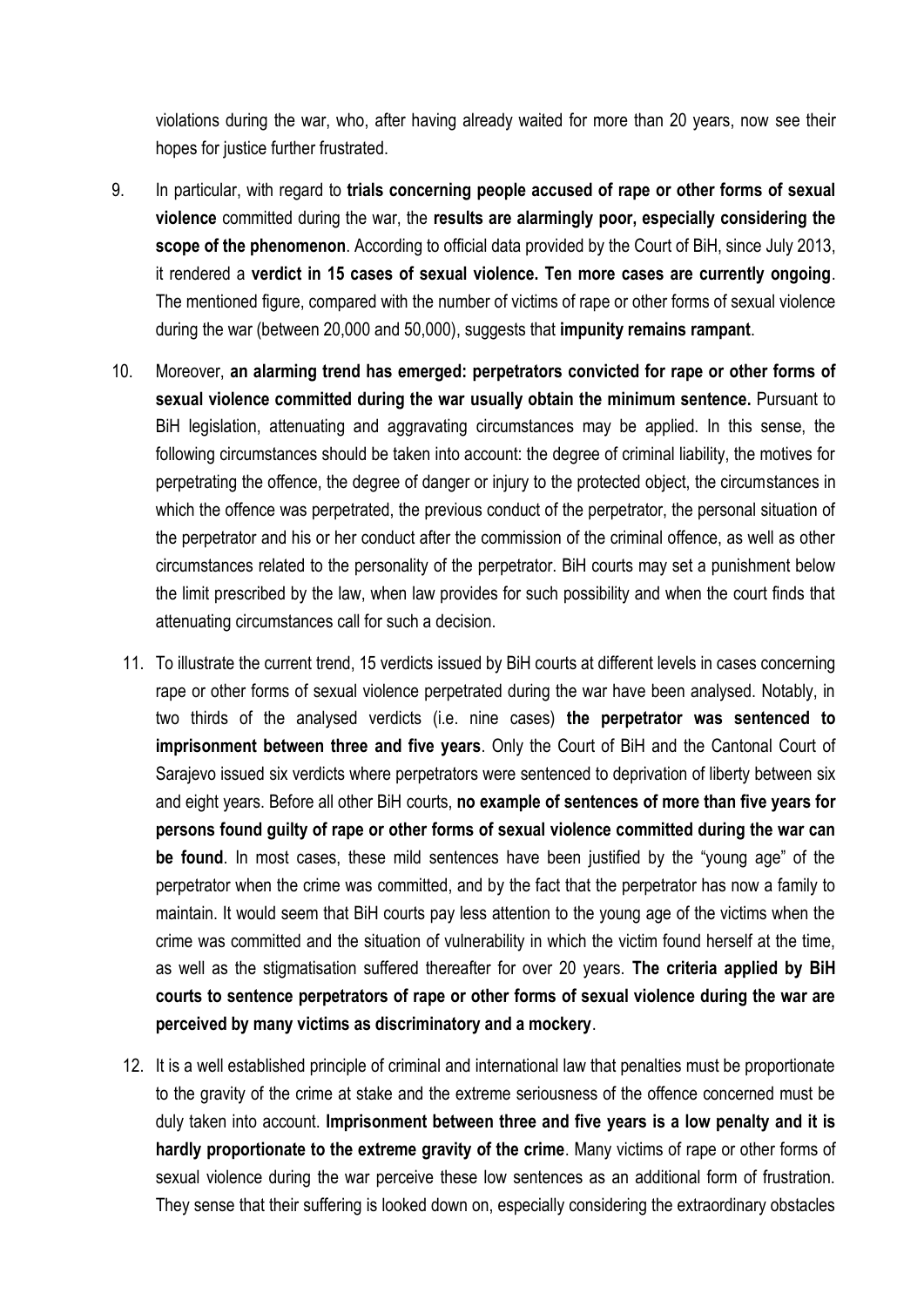they have to face to come forward and to take part to proceedings. In the mid-long term, **the described situation discourages other victims from seeking justice and further nourishes impunity**.

- 13. The described situation must also be read in the light of the **general trend of reducing the sentences of persons already convicted for war crimes**, triggered by the judgment delivered on 18 July 2013 by the European Court of Human Rights on the *Maktouf and Damjanović* case and its misinterpretation by BiH courts. The European Court held that since there was a real possibility that the retroactive application of the 2003 Criminal Code operated to the applicants' disadvantage, in the special circumstances of that case, they had not been afforded effective safeguards against the imposition of a heavier penalty. This led to a high number of appeals on cases already decided by the Court of BiH since 2003. **Twenty-three cases were eventually re-opened and in all of them perpetrators obtained substantially lower sentences**. This situation is perceived by victims of gross human rights violations during the war, including women victims of rape or other forms of sexual violence, as a sign that even the gravest crimes are not sanctioned in accordance with their seriousness.
- 14. Finally, with some notable exceptions, $8$  local associations that represent women victims of rape and other forms of sexual violence report **difficulties in having access to information on the status of investigations and on whether trials may be forthcoming**. This lack of information often fosters the sense of marginalisation and exclusion of women victims of rape or other forms of sexual violence during the war and ultimately undermines the trust in institutions.

## **3. The Amended Criminal Legislation on War-time Sexual Violence**

## **Para. 10 (b) of the 2013 CEDAW Concluding Observations**

The Committee recommends that the State party to **amend all relevant criminal codes to include a definition of wartime sexual violence in line with international standards, including a specific definition of rape as a war crime and a crime against humanity**, in order to adequately reflect the gravity of the crimes committed and intensify its efforts to harmonise the jurisprudence and sentencing practices of its courts throughout the State party, by establishing effective cooperation mechanisms between prosecutors and courts competent to deal with war crimes at all levels of the State party.

15. After numerous recommendations issued by international human rights mechanisms<sup>9</sup> and several frustrated attempts to amend domestic legislation, in May 2015 **the definition if rape or other forms of sexual violence as war crimes and crimes against humanity included in the Criminal** 

 $\overline{a}$ <sup>8</sup> The Association of Women-Victims of War, also subscribing this report declares to have good channels of communication and to be able to quickly obtain information on investigations and ongoing proceedings.

<sup>9</sup> See, among others, Report of the Working Group on the Universal Periodic Review on BiH, *supra* note 6, paras. 107.58, 107.59, 107.63, 107.99 and 107.100.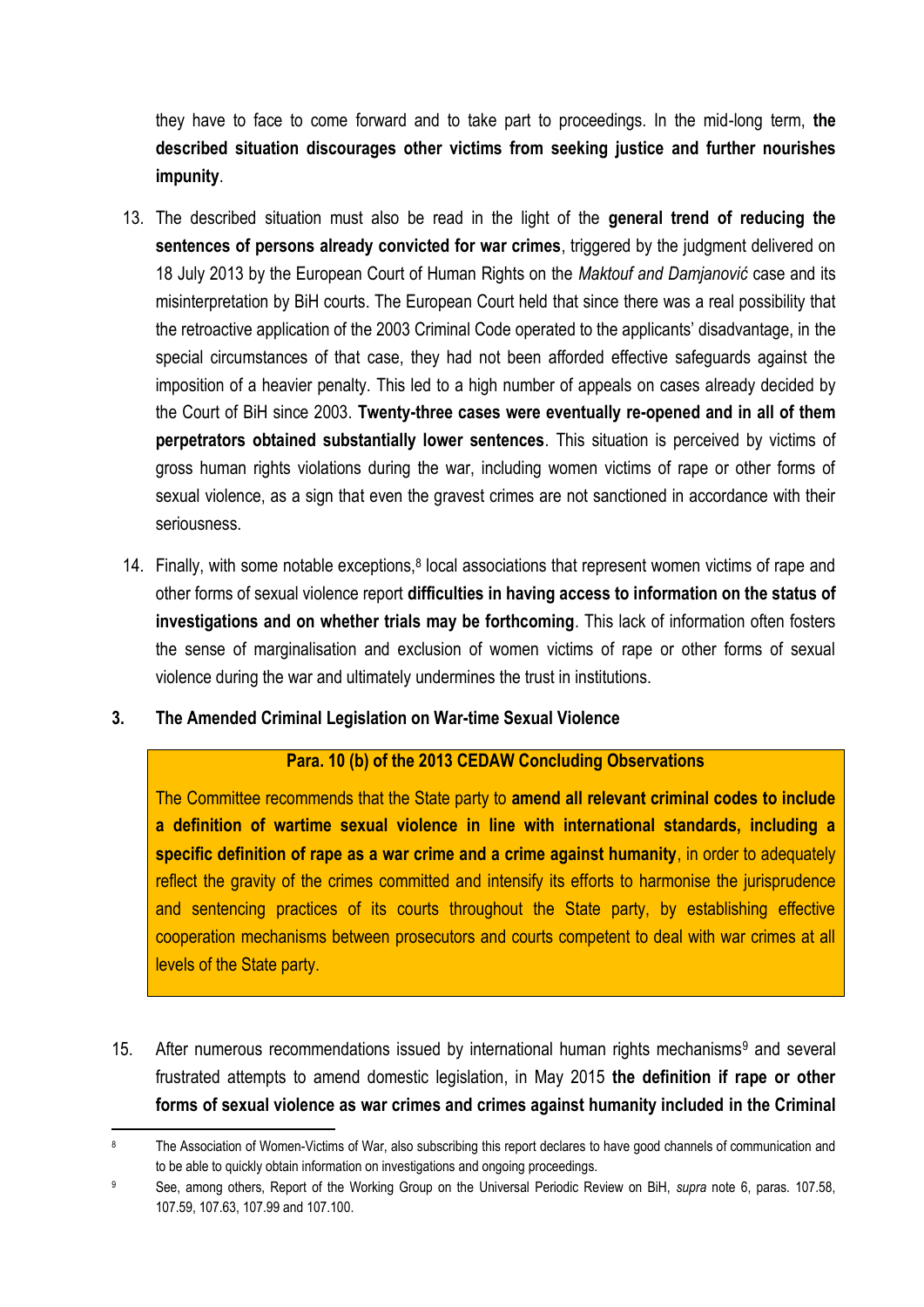**Code of BiH was eventually reformed**. Nevertheless, **criminal legislation on rape at the entity level remains at odds with international standards** and a **few loopholes can be identified**. The mentioned amendments to the Criminal Code of BiH were approved by the House of Peoples under urgent procedure on 18 May 2015, published in the Official Gazette of BiH No. 40/15 and entered into force on 28 May 2015.

- 16. Arts. 172, para. 1 (g), and 173, para. 1 (e) of the Criminal Code of BiH were amended and the requirement that the victim is coerced **"by force or by threat of immediate attack upon his or her life or limb, or the life or limb of a person close to him or her" has been removed**. This brings the phrasing of the mentioned provisions in line with international standards on the subject. Nevertheless, it must be stressed that the **Criminal Code of BiH does not codify rape or other forms of sexual violence as a separate offence, unless they are committed in the context of a widespread or systematic attack against civilian population or as a war crime**. This is a major loophole that fosters impunity.
- 17. At the entity level rape is codified as a separate offence and it is sanctioned even when committed as an isolated act.<sup>10</sup> All existing definitions require that the offence is committed "by force or threat of immediate attack upon life and limb, or life or limb of a close person". This does not meet international standards on the subject. The Criminal Code of the Federation of BiH does not contain a definition of crimes against humanity and of crimes of war. Rape or other forms of sexual violence committed in these specific circumstances are therefore not covered by the existing legal framework in Federation of BiH. The criminal codes of Republika Srpska and of the District of Brčko regulate "war crimes against civilians",<sup>11</sup> sanctioning, among others "whoever in violation of rules of international law effective at the time of war, armed conflict or occupation, orders an attack against civilian population, settlement, individual civilians or persons unable to fight, which results in […] rape". These definitions do not seem to encompass rape or other forms of sexual violence as crimes against humanity or war crimes according to international standards.
- 18. The described situation on the one hand fosters impunity over past crimes, and on the other jeopardises the prevention of future violations. In fact, ending impunity for the perpetrators of past crimes, including torture and rape or other forms of sexual violence is a circumstance pivotal not only to the pursuit of justice but to effective prevention.
- **4. The Status of Draft Legislation and Programmes relevant for Victims of Rape or other Forms of Sexual Violence during the War**

## **Para. 10 (c) of the 2013 CEDAW Concluding Observations**

The Committee recommends that the State party to **expedite the adoption of pending draft laws** 

 $\overline{a}$ <sup>10</sup> See Art. 183 of the Criminal Code of Republika Srpska; Art. 203 of the Criminal Code of Federation of BiH; and Art. 206 of the Criminal Code of the District of Brčko. The three criminal codes regulate also the offences of sexual violence against a helpless person; sexual intercourse with a child; and sexual intercourse by abuse of position.

<sup>11</sup> Art. 148 of the Criminal Code of the District of Brčko; and Art. 433 of the Criminal Code of Republika Srpska.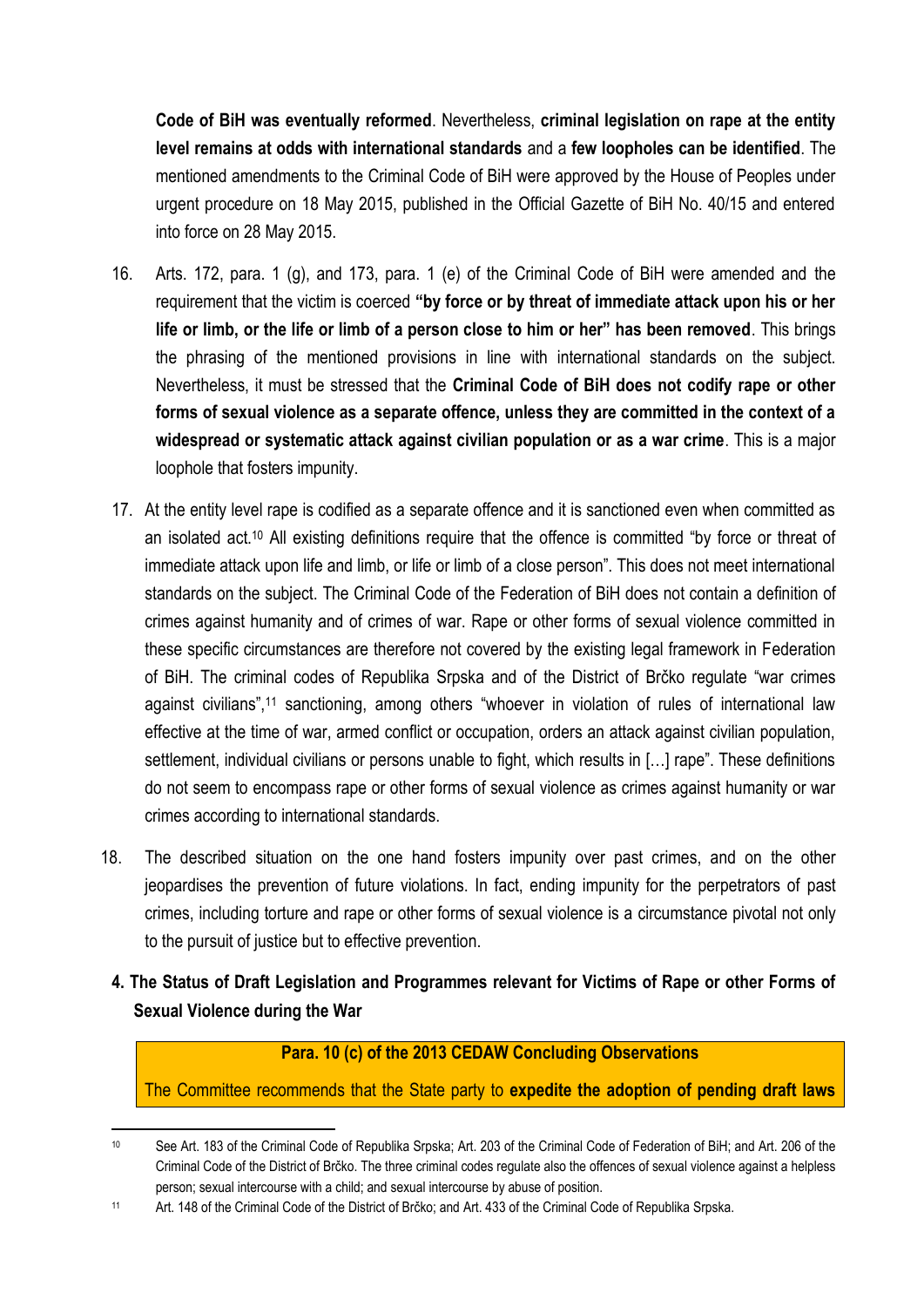**and programmes** designed to ensure effective access to justice for all women victims of wartime sexual violence, including adequate reparation, such as the **draft law on the rights of victims of torture and civilian war victims, the programme for victims of sexual violence in conflict and torture (2013-2016) and the draft strategy on transitional justice aimed at improving access to justice.**

- 19. Over the past years, a number of legislative initiatives and programmes have been launched in order to bring BiH legal framework in line with international standards, pursuant to reiterated recommendations issued in this sense by international human rights mechanisms. Some of these initiatives and programmes have been pending over the past ten years, fostering first the illusions of victims of gross human rights violations during the war, including victims of rape or other forms of sexual violence, and then nourishing their frustration.
- 20. As noted by the Secretary-General of the United Nations in his report on conflict-related sexual violence: "twenty years after the end of the war, conflict-related sexual violence remains a sensitive political issue, with slow progress made in establishing a comprehensive support system for survivors. [...] The absence of services extends to children born of wartime rape, who face particular risk of stigma, abandonment, rejection and low socioeconomic status. The stigmatization and economic marginalization of rape survivors themselves remains a concern. [...]".<sup>12</sup>
- 21. Despite pledges and assurances given by BiH in this sense, to the great disappointment of the associations subscribing this follow-up report, at July 2015 none of those initiatives or programmes has seen the light of the day. Time passes, BiH authorities fail to take any positive measure and indulge into lulls, while in the meantime victims of gross human rights violations from the war are dying without having ever obtained justice, redress, and truth. This is all the more troubling when, as in the present case, international human rights bodies have issued precise recommendations to the State, which remain unimplemented and ignored.

# **4.1 The Draft National Strategy on Transitional Justice**

- 22. In 2010, under the auspices of the United Nations Development Programme ("UNDP") the process of drafting and adoption of draft National Strategy on Transitional Justice was launched. The working document containing the draft Transitional Justice Strategy was expected to be presented for adoption to the Parliamentary Assembly during the summer of 2012.
- 23. Although UNDP supported a dialogue between government institutions in cooperation with civil society organizations on the draft Strategy on Transitional Justice, the **draft was never presented for adoption to the Parliamentary Assembly**. Some segments of the draft strategy are currently being implemented by UNDP, but there is no institutional long-term commitment whatsoever on the part of

<sup>1</sup> <sup>12</sup> Secretary-General of the United Nations, *Report on Conflict-related Sexual Violence,* doc. S/2015/203 of 23 March 2015, para. 67.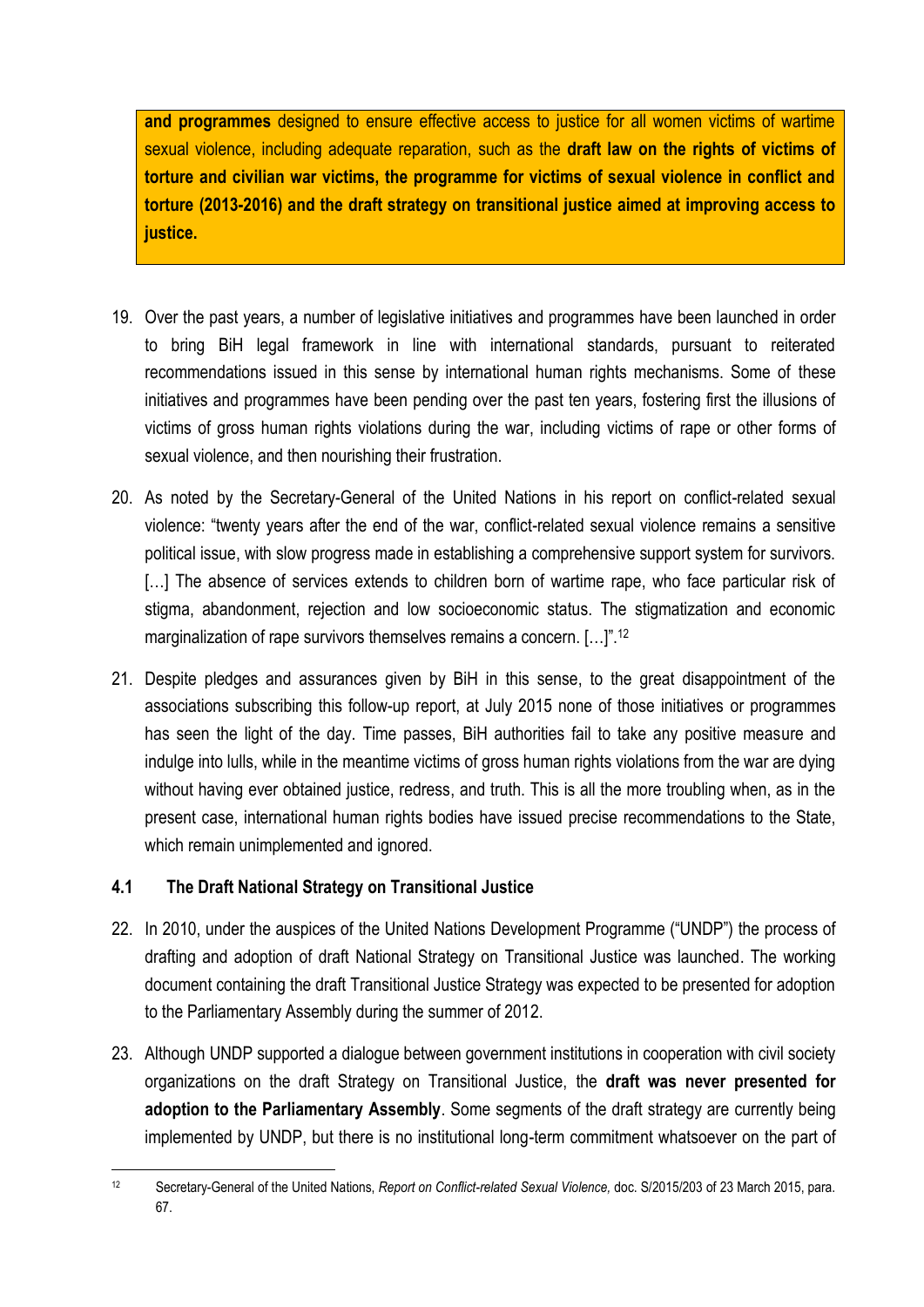BiH authorities. **The initiative to adopt a national strategy on transitional justice as such is at an impasse**. If such initiative will eventually be re-launched, the draft should nevertheless be updated, because many of its sections referred to the period 2010-2014.

# **4.2 The Programme for Improvement of the Status of Survivors of Conflict related Sexual Violence**

- 24. At the end of 2010, the United Nations Population Fund ("UNPFA") and the BiH Ministry of Human Rights and Refugees launched the drafting and adoption of the "Programme for Improvement of the Status of Survivors of Conflict related Sexual Violence". The finalization of the draft programme was initially expected by the end of 2011 and was then repeatedly postponed. At July 2015, despite the recommendations of several international human rights bodies, **the draft programme has not yet been submitted to the Council of Ministers of BiH for approval and it remains at the entity level**. The government of Republika Srpska failed to formulate its opinion so far, thus paralysing the whole process. The government of BiH indicates that, once formally approved, the Programme will be implemented by United Nations agencies and a comprehensive survey to determine the needs in the area of economic empowerment, service delivery, public perception, justice, reparations, and help is ongoing. However, it is unclear how the Programme could be effectively implemented without any formal institutional commitment of the competent BiH authorities.
- 25. The described situation casts serious doubts on the level of priority attributed by BiH authorities to this Programme and discloses a discrepancy between the expectations of women victims of rape or other forms of sexual violence during the war and the attitude demonstrated towards them by the State. Failure to adopt this Programme demonstrates persistence on behalf of the State in avoiding to meet its international obligations in terms of allocating adequate resources and adopting effective measures to ensure that victims of gender-based violence, in particular sexual violence, have access to comprehensive medical treatment, mental health care, and psychosocial support.

# **4.3 The Draft Law on the Rights of Victims of Torture**

- 26. Since 2006 (i.e. seven years ago) BiH has been affirming before international human rights mechanisms that the adoption of a Law on the Rights of Victims of Torture was "imminent". **At July 2015, this law has not been adopted**. The callous inactivity of BiH authorities in the face of the acute suffering of victims of torture, including women victims of rape or other forms of sexual violence during the war, who have been waiting for a law to eventually realise their fundamental rights is not only a flagrant breach of BiH's international obligations, but discloses an obstinate disregard of recommendations repeatedly put forward by international human rights mechanisms, and is perceived by thousands of victims as a mockery.
- 27. Yet, international community continues highlighting the importance of the adoption of such law. Among others, the European Commission noted that "legislation on the rights of victims of torture remains to be adopted".<sup>13</sup> During the second cycle of the Universal Periodic Review, BiH was anew

 $12$ <sup>13</sup> European Commission, *2014 Progress Report on BiH, supra* note 4, p. 17.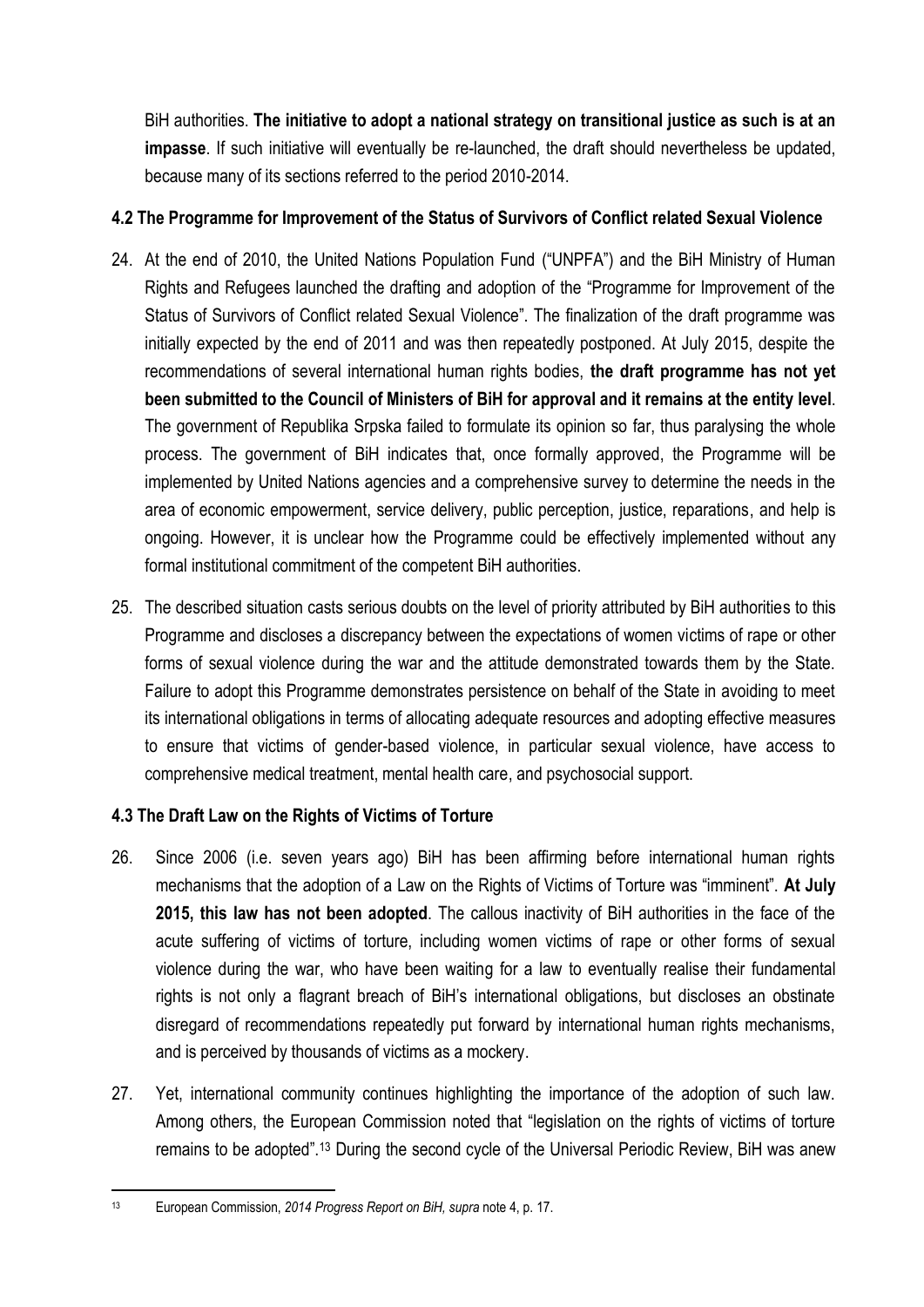recommended to "adopt a law on reparation and compensation for victims of torture during the war".<sup>14</sup>

**5. The Protection and Support of Victims and Witnesses in Cases of Rape or other Forms of Sexual Violence during the War**

## **Para. 10 (d) of the 2013 CEDAW Concluding Observations**

The Committee recommends that the State party to **ensure the effective implementation of the new law on the witness protection programme and establish sustainable and operational witness protection measures at the district and cantonal levels.**

- 28. On 29 April 2014 the **Law on Witness Protection Programme in BiH has been adopted**. However, this law **applies only to witnesses testifying before the Court of BiH** and **not to district courts in Republika Srpska, cantonal courts in the Federation of BiH, or courts in the Brčko District.** This is particularly troublesome, especially taking into account the fact that a considerable number of war crimes trials are taking place before district, cantonal, or other lower courts.
- 29. Notably, also the National War Crimes Strategy contains several indications concerning witness protection and support.<sup>15</sup> In particular, it is establishes that "in order to strengthen the witness support in proceedings conducted before district/cantonal courts and prosecutor's offices, a network of witness and victim support at the level of entire BiH will be created and developed. *Witness Support Section of the Court of BiH will play a key role in coordinating activities and will serve as a model for other offices*. In order to establish this support network, capacities of local nongovernmental organizations that provide psycho-social support or are already professionally working with victims and witnesses, will be used. Staffing capacities of the 34 Centres for Social Affairs, that is, centres for mental health, which will also be used for this purpose, will be advanced".<sup>16</sup>
- 30. Further, the National War Crimes Strategy sets forth that "in order to ensure equal treatment of witnesses, the Witness Support Section of the Court of BiH will provide professional support in the process of establishment of regional offices, training, and education of staff and cooperation on witness issues. […] Psychologist who will provide psychological support to the vulnerable witnesses when giving statement during investigation and entire proceedings will be engaged in the Prosecutor's Office of BiH, as well as the cantonal/district prosecutor's offices and the courts". 17
- 31. **These sections of the National War Crimes Strategy have not been given full implementation**. This is all the more troubling taking into account **the information, confirmed both by UNDP and a judge of the Court of BiH, that the Witness Protection Department within the Prosecutor's**

 $\overline{a}$ <sup>14</sup> Report of the Working Group on the Universal Periodic Review, *supra* note 6, para. 107.97.

<sup>15</sup> *Supra* para. 4 and note 3.

<sup>16</sup> National War Crimes Strategy, *supra* note 3, pp. 33-34 (emphasis added).

<sup>17</sup> *Ibidem*.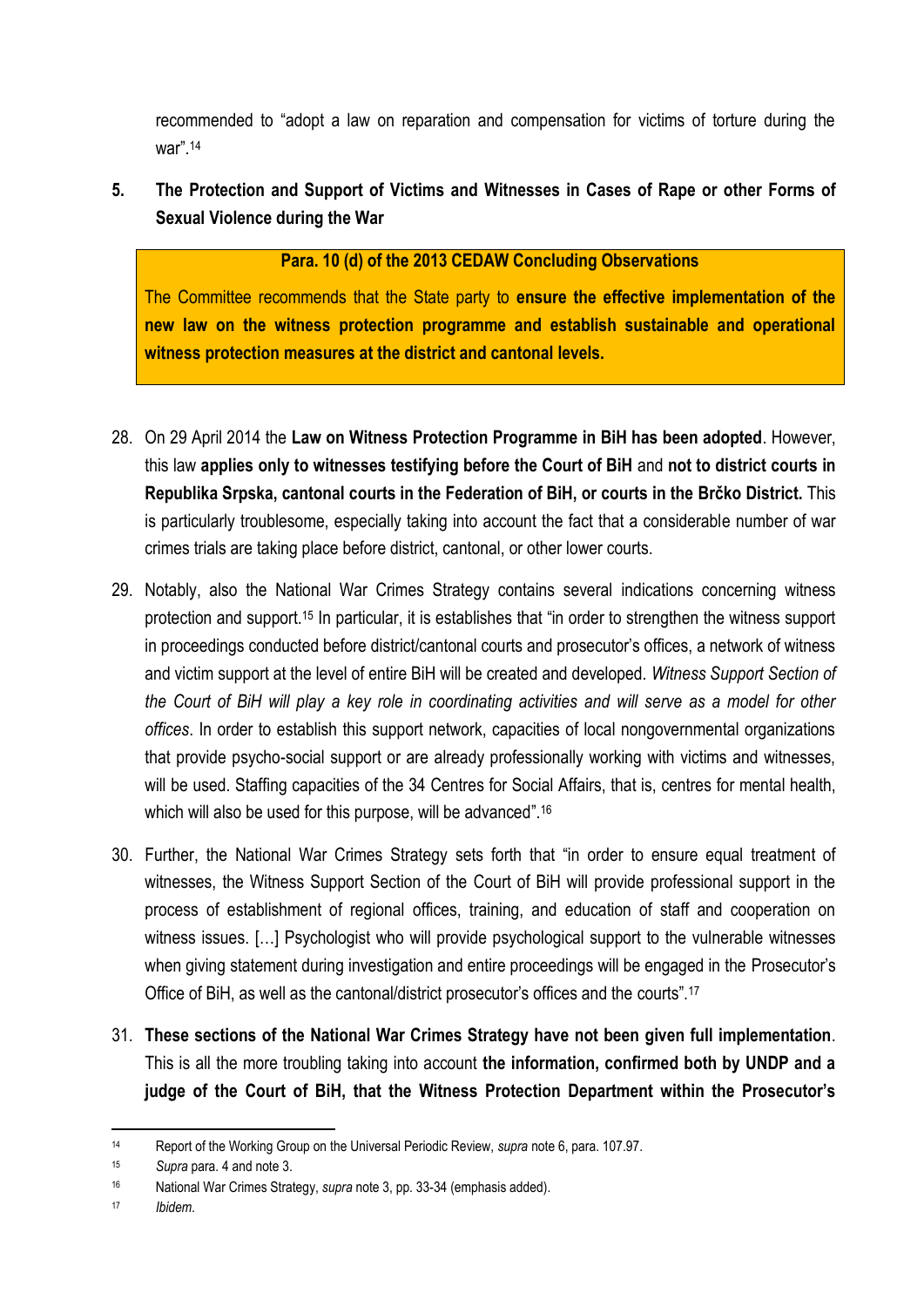**Office of BiH has been closed**.

- 32. With regard to **the psychological support provided to witnesses and victims before, during, and after war crimes trials, it remains insufficient**, and largely **depending on the efforts of civil society and foreign donors in the absence of an institutional involvement of BiH authorities**.
- 33. **The provision of psychological support before the competent authorities across the country is far from homogenous**. Although new departments to offer support to witnesses during war crimes trials have been set up in different cities, this was done with the support of UNDP. Further, a network of support provided by NGOs was established with the support of the EU.<sup>18</sup> **If BiH authorities do not provide for adequate financial and human resources to ensure future activities, the sustainability of these endeavours may be at risk.** All in all, institutional support to witness protection and psychological assistance is lacking.
- 34. During the second cycle of the universal periodic review, BiH was recommended to "ensure that all the courts and the prosecutors' offices of various entities take adequate measures to support and protect witnesses, in order to avoid the transfer of files to these entities resulting in impunity, particularly in cases of sexual violence".<sup>19</sup>

## **6. Additional Issues of Concern**

- 35. Although the CEDAW requested to provide information on the specific issues analysed in the previous paragraphs, the associations subscribing this follow-up report would like to draw the attention of the CEDAW to some other matters that are the source of particular concern for women victims of rape or other forms of sexual violence during the war, namely the failure to provide them with adequate compensation and reparation and the lack of State law on free legal aid.
- 36. In his report on conflict-related sexual violence, the Secretary-General of the United Nations urged BiH to "harmonize legislation and policies so that the rights of survivors of conflict-related sexual violence to reparations are consistently recognized and to allocate a specific budget for this purpose. I further call upon the authorities to protect and support survivors participating in judicial proceedings through, inter alia, referrals to free legal aid, psychosocial and health services, as well as economic

<sup>1</sup> <sup>18</sup> In particular, the EU funded the programme "Ensuring Access to Justice for Witnesses/Victims by Strengthening Existing and Developing New Networks of Support to Witnesses throughout BiH". The project is currently run by Viva Žene Tuzla, Medica Zenica, the Foundation United Women Banja Luka, and the Agency for Cooperation, Education and Development Banja Luka. The establishment of the network was funded by UN Women since 2010, and after that the British Embassy in BiH have continued the support, they have helped to establishment of networks in the Zenica-Doboj Canton, Central Bosnia Canton, Una-Sana Canton, Tuzla Canton, Herzegovina-Neretva Canton and the city of Banja Luka. The British Embassy also supports establishment of networks in Livno and East Sarajevo. The formation of the Network for support to witnesses which gathers 19 NGOs across the country has established a coordinated form of providing psychological and legal support to witnesses-victims of wartime sexual violence before, during and after the trial. It has improved the quality of the testimony through the process of informing witnesses about their rights, ways of functioning of the criminal proceedings and the psychological empowerment to overcome the trauma, and the prevention of re-traumatisation. See here: [http://www.fld.ba/novost/9693/network-for-support-to](http://www.fld.ba/novost/9693/network-for-support-to-witnesseswomen-victims-of-war)[witnesseswomen-victims-of-war.](http://www.fld.ba/novost/9693/network-for-support-to-witnesseswomen-victims-of-war) 

<sup>19</sup> Report of the Working Group on the Universal Periodic Review, *supra* note 6, para. 107.94.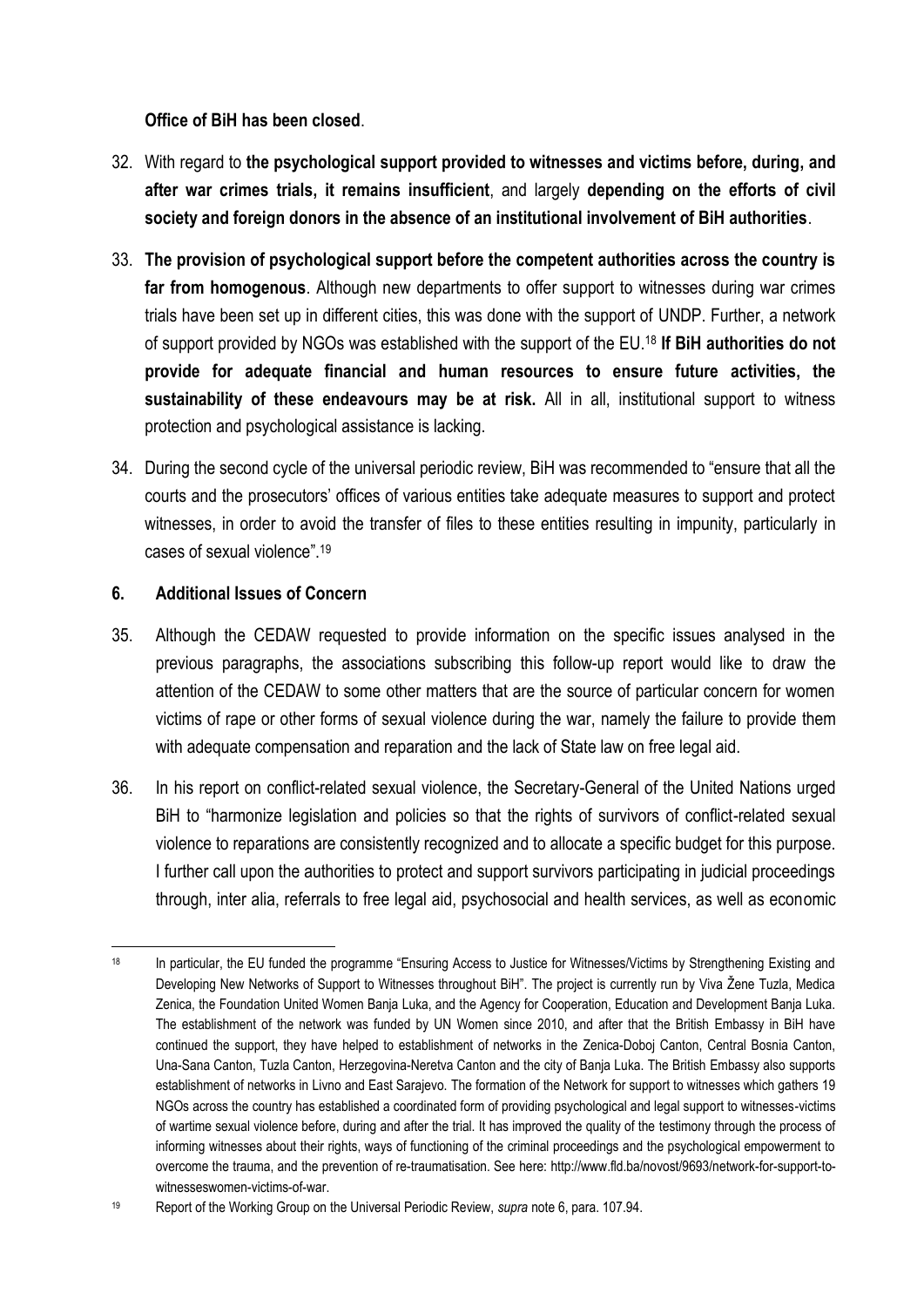empowerment programmes".<sup>20</sup> The associations that submit this follow-up report fully subscribe these recommendations.

- **6**.**1 The Failure to Provide Adequate Compensation and Integral Reparation to Victims of Rape or other Forms of Sexual Violence during the War**
- 37. Across the country, **the notions of "reparation" and "social benefits" continue being unduly confused**. At **July 2015, no comprehensive programme to provide redress and compensation for the harm suffered during the war has been adopted**. Among others, during the second cycle of the Universal Periodic Review, BiH received the recommendation to "define adequately the condition of victims of war and to provide necessary reparation".<sup>21</sup> This, together with ongoing discrimination of civilian victims of war in their enjoyment of social benefits granted to them due to their status as civilian victims of war, is of extraordinary gravity, especially taking into account the dire financial situation of the majority of women victims of rape or other forms of sexual violence during the war and the overall financial crisis affecting BiH.
- 38. A problem that is especially affecting women victims of rape or other forms of sexual violence during the war is **the virtual impossibility to obtain compensation during criminal proceedings**. In fact, although criminal courts have the option to award total or part of a claim for compensation to the injured parties or to refer them to civil actions, in all cases known to the subscribing associations, victims are **referred to civil actions**. This practice **hampers the access to compensation for the majority of victims**, given that to launch a civil action they would need a lawyer to represent them, and, in almost the totality of cases, they cannot afford it, while **free legal aid is not granted by the State**. 22
- 39. One additional problem **related to filing civil claims for compensation is related to the disclosure of the identity of protected witnesses during criminal trials**. Although the disclosure of the identity of protected witnesses is a criminal offence under BiH legislation, this has already happened in a number of occasions.
- 40. For instance, in a case decided by the Court of BiH where the perpetrator was convicted, the victim decided to file a claim for compensation before the Municipal Court in Sarajevo. Notably, during the criminal proceedings, pursuant to a decision of the Court of BiH granting her the status of protected witness, the lady had been referred to by using a pseudonym. When the lawyer representing the plaintiff contacted the Court of BiH to obtain a copy of such decision, he was informed that such data would be provided only at the request of the judge in charge of the civil proceedings concerning the claim for compensation. The lawyer thus called on the acting judge of the Municipal Court in Sarajevo to submit a request to the Court of BiH to obtain the necessary data and to invite the plaintiff and her representative for a preparatory meeting to verify the data at stake. The Municipal

<sup>1</sup> <sup>20</sup> Secretary-General of the United Nations, R*eport on Conflict-related Sexual Violence, supra* note 12, para. 68.

<sup>21</sup> Report of the Working Group on the Universal Periodic Review, *supra* note 6, para. 107.100. See also para. 107.62.

<sup>22</sup> *Infra* paras. 52-53.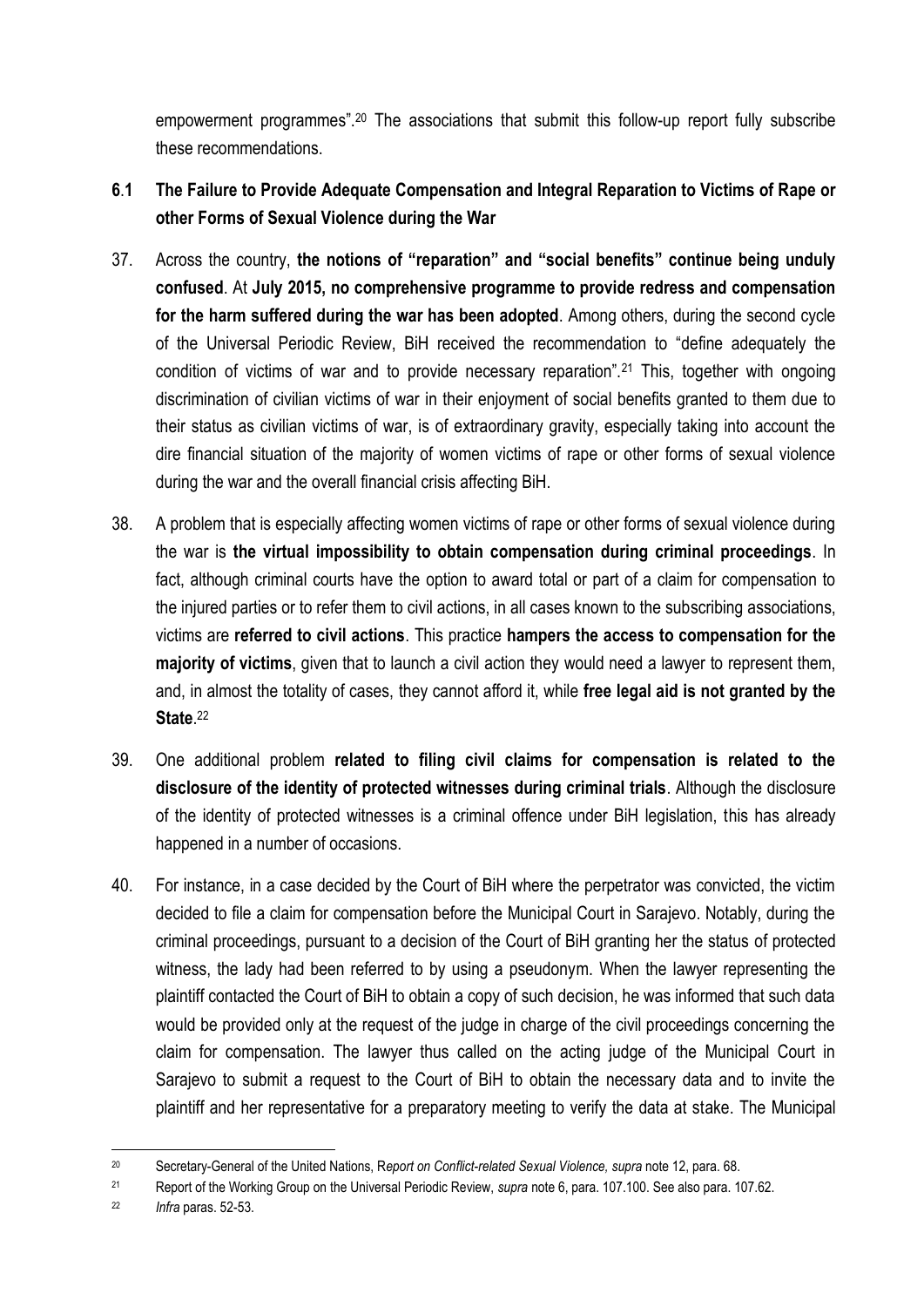Court in Sarajevo refused to do so, holding that the plaintiff does not enjoy the status of protected witness as a party to civil proceedings, based on the belief that she does not meet the requirements provided for by the Law on Civil Proceedings of the Federation of BiH. As the attorney was not authorised to disclose the name and last name of the plaintiff at his own initiative, the plaintiff was forced to find another solution with her representative, namely making a statement before a notary public, declaring that she gave up the status of protected witness. By doing so, she put her personal safety and that of her family at risk, as it was the only means to pursue her claim for compensation.

- 41. Overall, it seems that the procedure currently applicable to civil claims for compensation is not adequate for cases of rape or other forms of sexual violence committed during the war and it does not reflect the specific features of this practice and the special needs of victims and witnesses.
- 42. To overcome the described situation, TRIAL filed for the first time a compensation claim for moral damages suffered by a victim of rape in criminal proceedings pending before the Court of BiH. On 24 June 2015, the Court of BiH issued a landmark ruling whereby, besides condemning to ten years imprisonment the two defendants (Mr. Bosiljko Marković and Mr. Ostoja Marković) for having repeatedly raped a Croat woman during the Serb attack on the northern village of Orahova, the Court also ordered them the payment of 26,500 KM (approximately 13,500 Euros) to the victim as compensation for damages. Similarly, on 29 June 2015 a former Bosnian Serb soldier was sentenced to eight years imprisonment for a rape committed in 1993 and ordered to pay 29,300 KM (approximately 15,000 Euros) to the Bosniak woman he attacked. These two precedents must be welcomed and followed by all competent courts and prosecutors across BiH.
- 43. With regard to the provision of **social benefits, the existing legal framework is plagued by gaps and there are serious drawbacks in its implementation and discrimination between veterans and civilian victims of war remains a reality**. Victims who have suffered the same body damage are entitled to substantially different amounts of money as disability pensions depending on whether they are veterans or not and on the place of residence (amounts recognised in Republika Srpska are lower than in the Federation of BiH). Further, psychological damage is not recognised as a valid basis to obtain social benefits**.**
- 44. **The situation remains especially critical in Republika Srpska**, where **women victim of rape or other forms of sexual violence are not officially recognised as civilian victims**. As a consequence, they do not have access to free health care, legal aid, and are not eligible for rehabilitation, education, requalification, and psychological support. The deadline to file claims to obtain compensation expired in 2007.
- 45. In 2015, the Centre for Gender Equity and Equality of Republika Srpska published a study on the Position of Serb Women Victims of War-time Sexualised Violence in BiH. While the fact that authorities commence to analyse the situation of women victims of rape or other forms of sexual violence and acknowledging the problems experienced by the latter is certainly a step forward, it is important that all women are taken into account, regardless of their national or ethnic origin or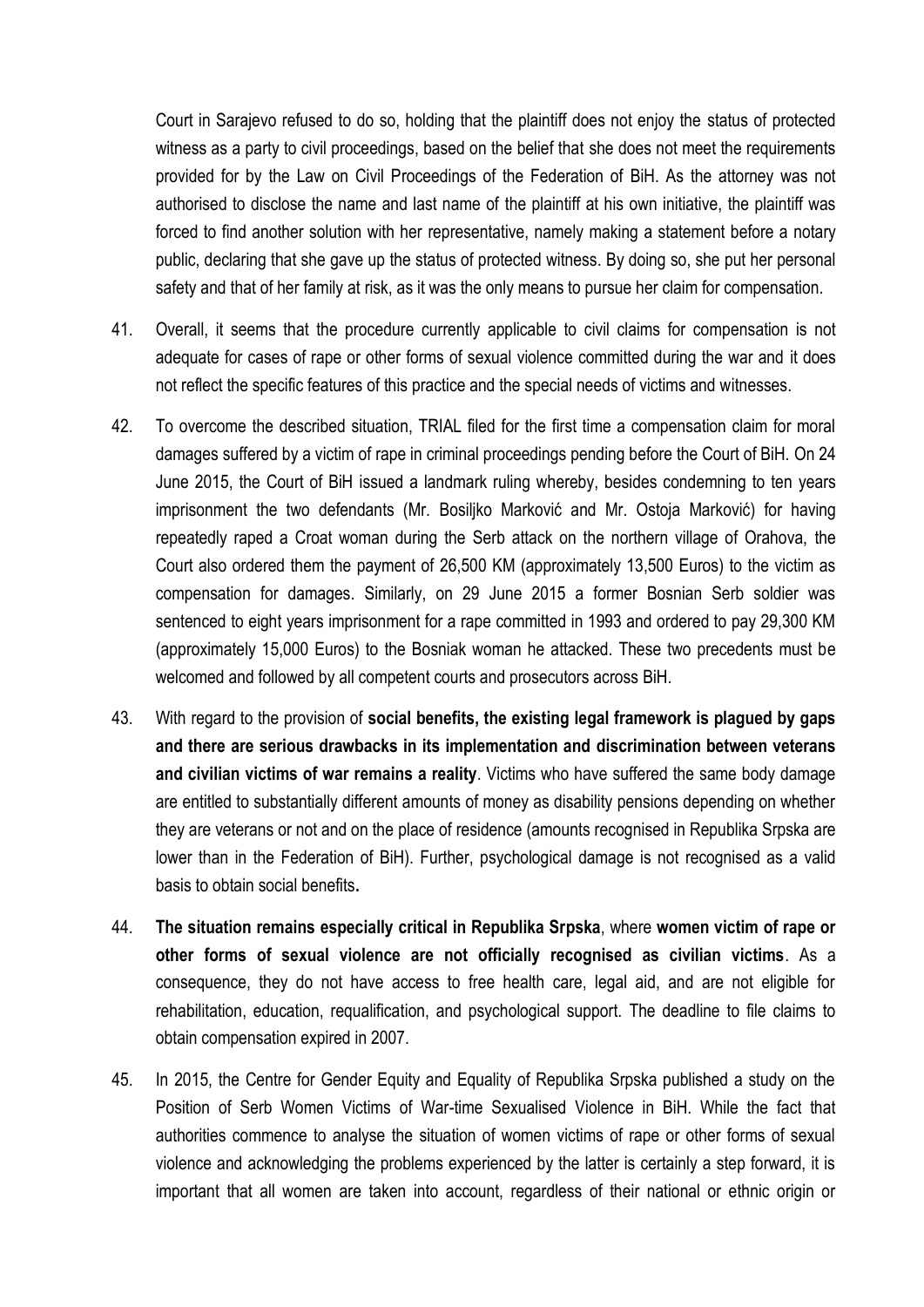religious belief.

- 46. An improvement must be also reported with regard to the situation of women victims of rape or other forms of sexual violence who returned from the Federation of BiH to Republika Srpska. While in the past they lost their right to receive social benefits upon return, they have finally been recognised again as civilian victims of war pursuant to the legislation of the Federation of BiH. However, there is no recognition of the loss they have incurred in during the period of suspension of their right. In many cases, the entitlement expired in the meantime because the children of the women victims of rape or other forms of sexual violence turned 18 years old.
- 47. The Assembly of Brčko District adopted a decision on amendments to the Law on Protection of Civilian Victims of War in the District. These amendments should ensure that victims of rape or other forms of sexual violence do not have to provide a valid court judgment to fulfil their rights as civilian victims of war. Instead, victims will now have to go through special procedures before committees of experts and court experts to see their status as civilian victims of war duly recognised.
- 48. The procedures to be recognised as victims of sexual violence vary throughout the country and are not always applied homogeneously. In many cases, the recognition of such status is based on a certificate released by local NGOs that do not seem to always follow uniform criteria. Pursuant to domestic legislation, the involvement of NGOs in the assessment of the status of victims of sexual violence during the war was meant to be a temporary solution, until the establishment of ad hoc institutions. The **setting up of such ad hoc State institutions and the application of systematic and homogeneous criteria across the country are priorities that cannot be postponed anymore**.
- 49. A problem of special relevance for former camp-detainees in the realisation of social benefits is determined by the fact that the **Commission at the Institute for Medical Assessment of Health Status in Sarajevo requires victims to produce medical documentation dating back to the war or, at least, 1997**. However, many victims do not have any such certificate, because during the war it was almost impossible to obtain this kind of documentation. Moreover, victims of torture often suffer from psychological, and sometimes physical, consequences years after the events took place. It is therefore difficult to see why social benefits should be granted only to those who obtained medical certificates during the Nineties.
- 50. Many women victims of rape or other forms of sexual violence during the war highlight that they **still do not have access to adequate housing and this is a source of deep distress for many of them and is perceived as one of the main challenges that they have to face and that prevents them from achieving social reintegration.** The housing situation worsened in 2014, after massive floods hit the country and left hundreds of women, including victims of rape or other forms of sexual violence during the war, homeless. A **similarly difficult situation can be reported with regard to the provision of medical support** to women victims of rape or other forms of sexual violence during the war.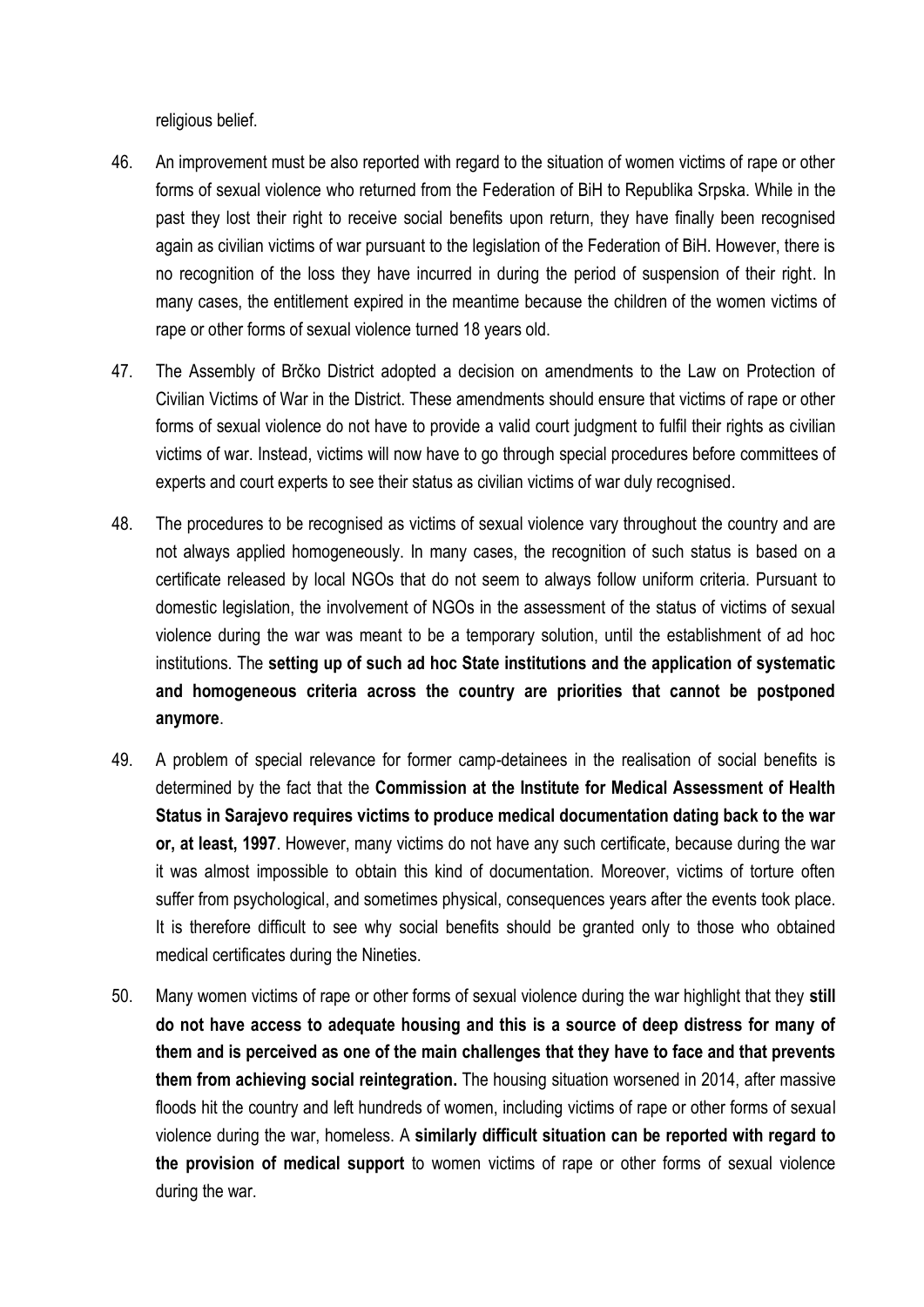51. Associations representing women victims of rape or other forms of sexual violence during the war have been trying to advocate before competent authorities, but they have often been left without a reply. For instance, the Women's Section at the Association of Concentration Camp Detainees sent letters to the Federal Ministry of Displaced Persons and Refugees seeking to establish a dialogue on the housing issue, but they never obtained any reply. The attitude of official indifference vis-à-vis the acute suffering and the legitimate concerns of hundreds of women can be characterised as inhumane and degrading treatment.

# **6.2 The Draft Law on Free Legal Aid**

- 52. Despite **some attempts to adopt a law on free legal aid at the State level, at July 2015 no such piece of legislation has been adopted**, thus leaving especially vulnerable people, including women victims of rape or other forms of sexual violence during the war, exposed to further marginalisation and hampering their access to justice, while their trust towards institutions is seriously jeopardised. The adoption of a State law on free legal aid should not be postponed anymore.
- 53. In this sense, the European Commission highlighted that "concerning free legal aid, *the risk of discrimination continues to be of serious concern as a consequence of a fragmented and nonharmonised system*. A free legal aid agency has been established in one more Canton of the Federation, bringing the total to eight. However, the free legal aid system is still unregulated in two Cantons and in the Federation. *The adoption of a State-level law on free legal aid is still pending*. Civil society organisations actively continue to provide free legal aid, particularly in civil cases, but their role is not consistently recognised or even regulated in the country".<sup>23</sup>

# **7. Conclusions and Recommendations**

- 54. Although 20 years have passed since the conclusion of the war in BiH, thousands of victims of rape or other forms of sexual violence have not been guaranteed access to justice, compensation, and integral reparation for the harm suffered. On the contrary, they remain among the most marginalised and stigmatised categories within BiH society. It is the view of the subscribing organisations that **there has not been significant progress in the implementation of the recommendations formulated in July 2013 by the CEDAW with regard to women victims of rape or other forms of sexual violence during the war** and a number of issues remain the source of deep concern. While it is often alleged that it is necessary to turn a page over the past, this cannot be done at the price of erasing thousands of people from that page and failing to guarantee their fundamental rights. BiH remains in breach of its international obligations as spelled out, among others, in Arts. 1, 2, 3, 5, 7, 10, 11, 12 and 13 of the Convention.
- 55. For the reasons explained above, the associations subscribing this follow-up report respectfully request the CEDAW to recommend BiH to:

 $2<sup>2</sup>$ <sup>23</sup> European Commission, *2014 Progress Report for BiH, supra* note 4, p. 14 (emphasis added).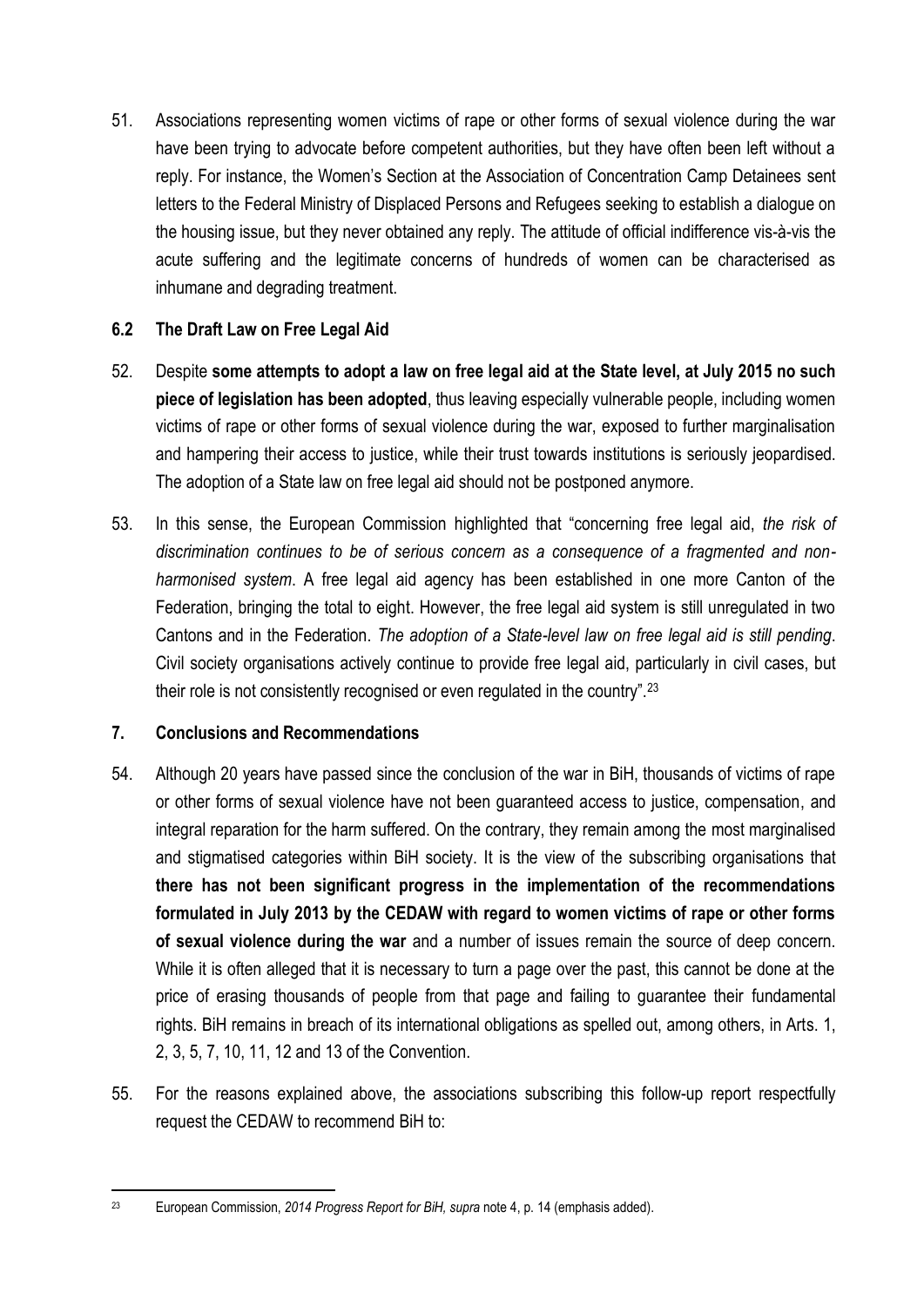- Ensure that the National War Crimes Strategy is duly implemented without further delay and its application is thoroughly explained to the wide public in a transparent manner, thus fostering a climate of trust towards institutions. The existence of the strategy cannot be used to delay indefinitely investigations.
- Ensure that all cases of rape or other forms of sexual violence perpetrated during the war are promptly, independently, impartially, and thoroughly investigated and that those responsible are judged and sanctioned in accordance with international fair trial standards. The sentence imposed on those found guilty of rape or other forms of sexual violence during the war must be commensurate to the extreme gravity of the offence.
- Ensure that victims of rape or other forms of sexual violence and their representative organisations are given information on a regular basis on the process of investigation carried out by the prosecutor's offices, the results of those investigations, and whether trials might be forthcoming. Courts at all levels shall have consistent rules in dealing with the public in general and with victims of rape or other forms of sexual violence in particular.
- Amend the criminal codes at the entity level to make sure that the definition of "rape" and "sexual violence" is brought in accordance with international standards. In particular, entity and district criminal legislation shall be brought in line with international law by codifying crimes against humanity, command responsibility, sexual slavery and forced pregnancy and establishing sanctions commensurate to the extreme seriousness of these crimes.
- Ensure that rape and sexual violence are codified under the Criminal Code of BiH as autonomous offences also when committed outside a widespread or systematic attack against civilian population or as a war crime.
- Ensure that criminal codes at all levels explicitly define that a person who acted pursuant to an order to commit rape or other forms of sexual violence shall not be relieved of criminal responsibility and that those who refuse to obey such an order will not be punished.
- Ensure that war-time rape is prosecuted as such and that prosecutors and courts refrain from dealing with such cases as ordinary rape, since this does not mirror the particular nature of this heinous crime and it unduly advantages the defendant.
- Ensure that the National Strategy on Transitional Justice 2010–2014 is revised so as to reflect the period that has passed since the finalisation of the draft and it is subsequently adopted and implemented without further delay. In this process the State must keep in mind that the Strategy is complementary to formal access to justice processes, and that the obligation of the State to provide redress for victims of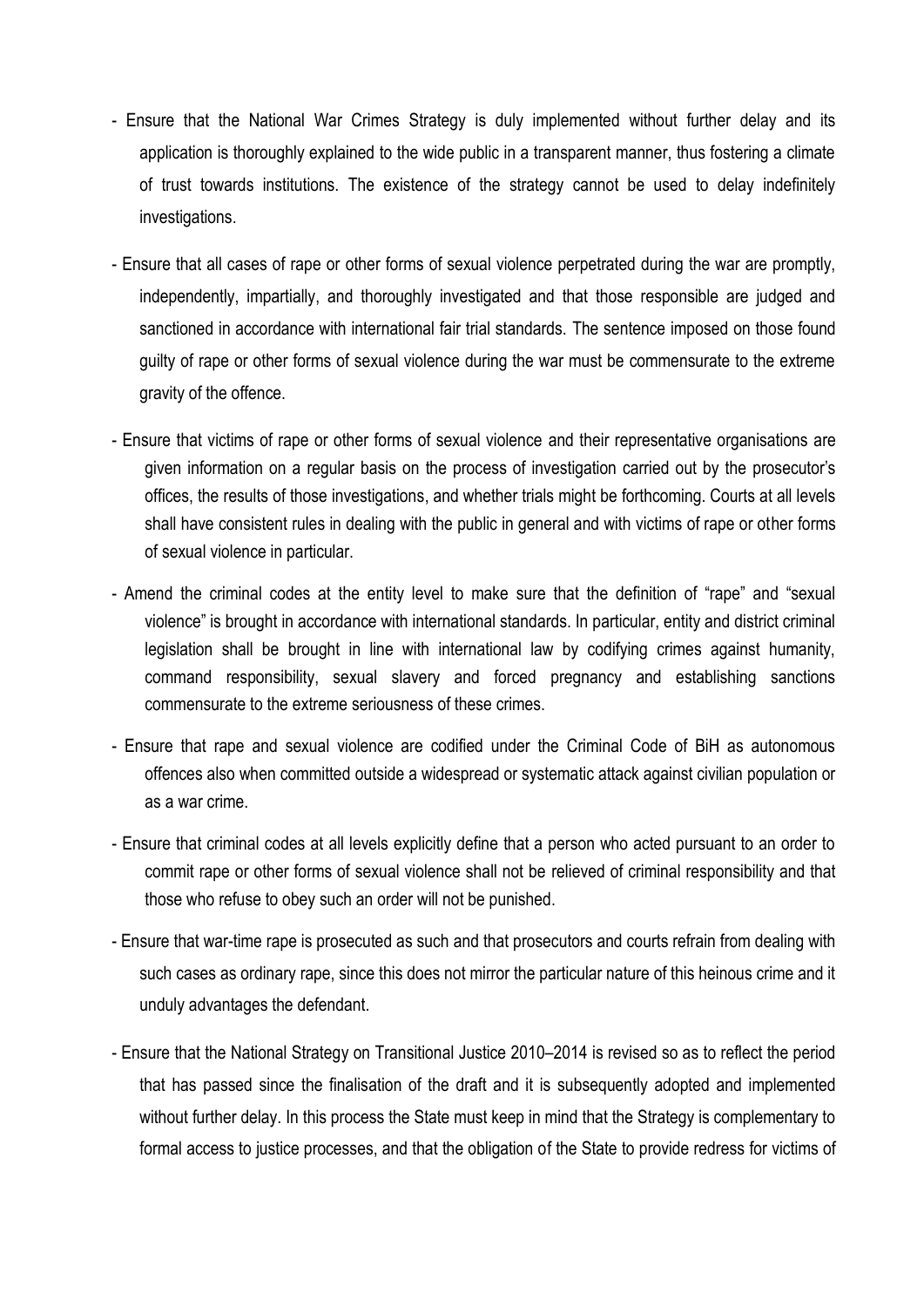gross human rights violations and their relatives must be guaranteed notwithstanding the adoption of the Strategy in question.

- Ensure that the Programme for Improvement of the Status of Survivors of Conflict related Sexual Violence is referred for approval to the Council of Ministers of BiH without further delay. Representatives of Republika Srpska must express their opinion on the programme and show their genuine support without further delay. Ensure that any measures aiming at redressing women survivors of rape and other forms of sexual violence, envisaged by the Programme must have a transformative character, aiming at ameliorating, or at least consolidating, their position in society. Women victims of rape or other forms of sexual violence during the war shall be guaranteed full participation not only in the drafting of the Programme or other measures, but also in the subsequent implementation, evaluation, and decision-making processes.
- Ensure that the obstacles for the adoption of the Law on the Rights of Victims of Torture are swiftly removed and this crucial piece of legislation is adopted and enforced without further delay. Financial resources for its implementation must be secured and the overall exercise must be coordinated with the other mentioned legislative initiatives and programmes concerning victims of the conflict in BiH in order to avoid overlapping or lacunae. To ensure the finalisation of a sound draft law, all parties shall constructively participate to the endeavour and associations of victims of rape or other forms of sexual violence during the war must be thoroughly involved and allowed to express their opinions, needs, and expectations.
- Ensure that a comprehensive programme for victims and witness protection and psychological accompaniment is granted at all levels prior, during, and after trials take place.
- Guarantee the witness protection and support measures foreseen under the Law on Witness Protection Programme also before lower courts in the different entities, taking into account the specificities of the country.
- Ensure the full implementation of the sections of the National War Crimes Strategy concerning witness protection and support.
- Ensure that the Witness Protection Department within the Prosecutor's Office of BiH is either reactivated after having been adequately staffed and funded, or replaced by an alternative effective mechanism.
- Ensure that all victims of rape and other forms of sexual violence during war have equal access to social benefits and other measures of social support they are entitled to due to their status of civilian victims of war, irrespective of where they live. However, necessary improvements of the discriminatory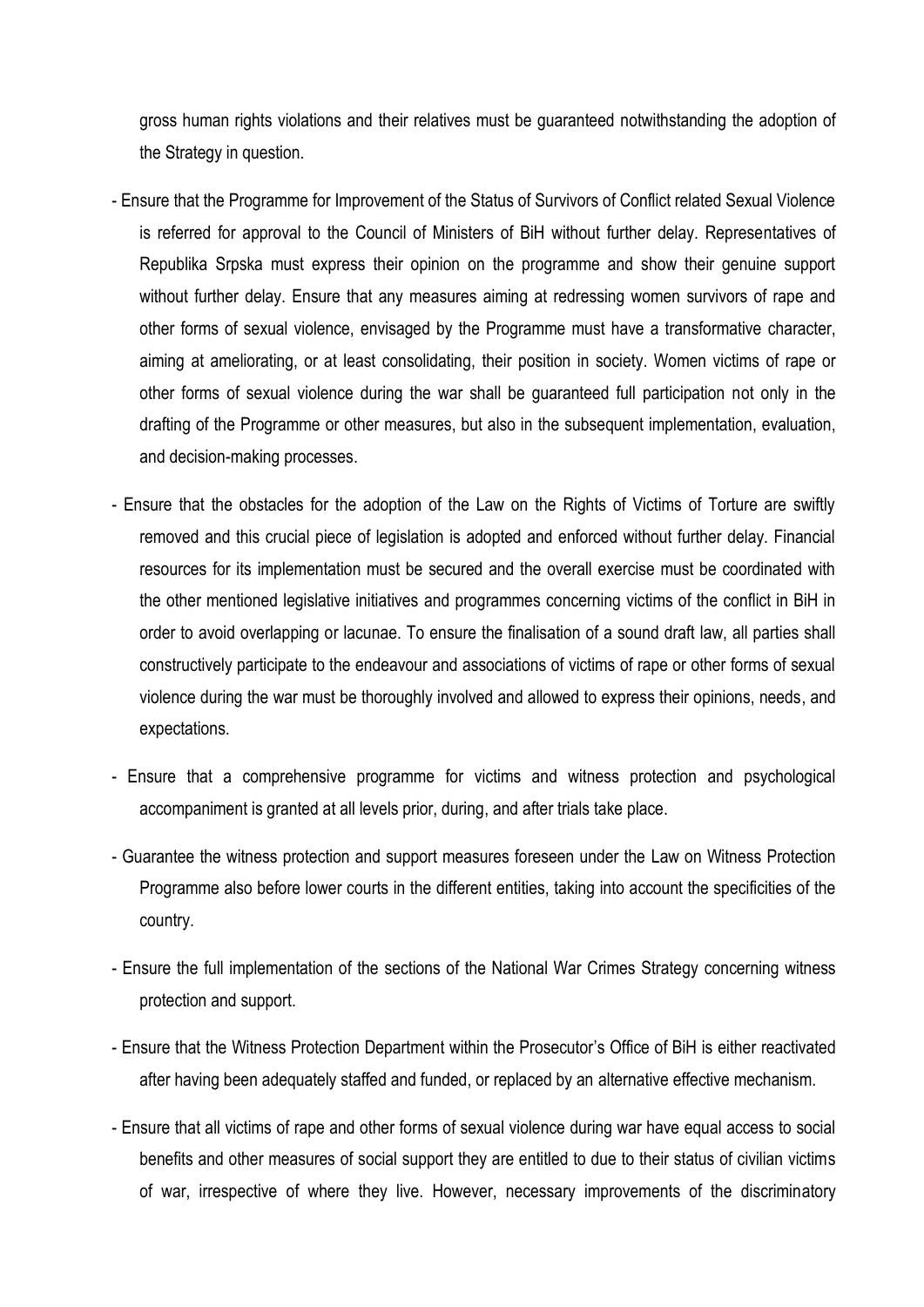elements in the existing legislation of the entities related to social benefits should not be seen as an alternative to the State obligation to provide redress for the violations and harms suffered by the victims, including survivors of rape and other forms of sexual violence – ultimately separating the right to redress from the obligation of the State to provide equal access to social and economic rights to the general population.

- Ensure that courts and prosecutors across BiH shall guarantee the right of women to make any financial compensation claims during criminal proceedings. The precedents set by the Court of BiH on 24 and 29 June 2015 must be followed by other courts across BiH.
- Ensure that the redress and social benefits received by the civilian victims of war are not below those received by war veterans.
- Implement a national programme on measures of reparation for civilian victims of war, including victims of rape or other forms of sexual violence and relatives of missing persons that encompasses compensation, restitution, rehabilitation, satisfaction and guarantees of non-repetition. Also civilian victims of war currently living abroad shall be entitled to realise their right to compensation and restitution. In particular, the State shall guarantee, as a measure of reparation, access to free psychosocial support, provided through State's institutions and health services. Measures envisaged by the reparations programme shall have a transformative aim and victims of rape or other forms of sexual violence during the war shall be guaranteed full participation not only in the drafting of the programme, but also in the subsequent implementation, evaluation, and decision-making.
- Take measures to raise awareness about the status of civilian victim of war and, in particular, the possibility for applying for such status and the rights deriving from it.
- Ensure that adequate and effective criteria are applied to recognise the status of civilian victim of war without discrimination and further traumatisation for the people involved.
- Undertake without delay all necessary measures to facilitate access to adequate housing to victims of rape or other forms of sexual violence during the war and guarantee them reintegration in the labour market. Both at the State and the entity level preferential treatment in employment shall be assured to victims of rape or other forms of sexual violence and legislation shall be amended accordingly.
- Guarantee to the children of victims of rape or other forms of sexual violence the access to education and, if they wish to continue with their studies, to the highest levels of instruction.
- Develop a system to provide victims of rape or other forms of sexual violence during the war, including those who live in remote areas of the country, with access to psychological accompaniment and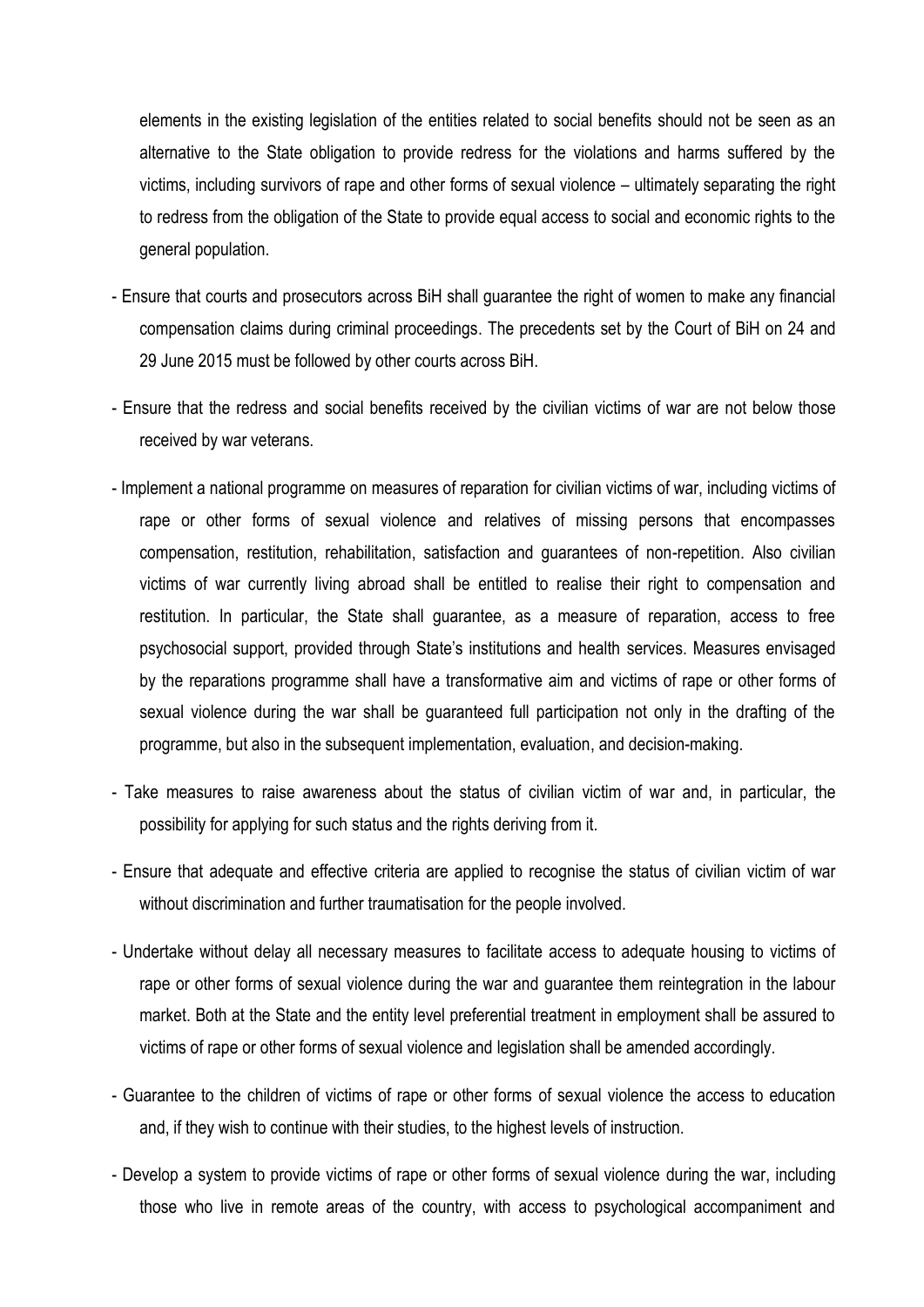medical treatment free of charge. BiH shall remove existing barriers that unduly obstruct the access to medical and psychological treatment and medicines. Moreover the State shall support and provide resources to those organisations that already work in this field, making sure that they continue supplying good quality treatments to victims of rape or other forms of sexual violence. BiH shall ensure that programmes of health and psychological support are also put in place to adequately assist children born as a result of war-time rape.

- Ensure that a new draft law on free legal aid is finalised without delay and that associations of victims of rape or other forms of sexual violence during the war are thoroughly involved in such process and allowed to express their opinions, needs, and expectations. The draft law on free legal aid shall be promptly approved and its funding secured. BiH must ensure to set up without delay an effective public system of free legal aid enabling victims of war to receive legal support (counselling and, if need be, access to court), if they are not able to afford it. NGOs which provide free legal aid should be included in the financial segment of the Law and their role in the whole process of providing free legal aid should be emphasised.

#### On behalf of:

Association of Women-Victims of War Centre of Legal Assistance for Women Zenica Citizens Association Budućnost Modriča Forum Žene Bratunac Foundation of Local Democracy Foundation United Women Banja Luka *Izvor*-Prijedor Medica Zenica Naš Glas Association Section of Women Victims of War in Republika Srpska Sehara Association Snaga Žene Vive Žene Women's International League for Peace and Freedom (WILPF) Women's Section of the Association of Concentration Camp Torture Survivors Canton Sarajevo

Philip Grant

TRIAL Director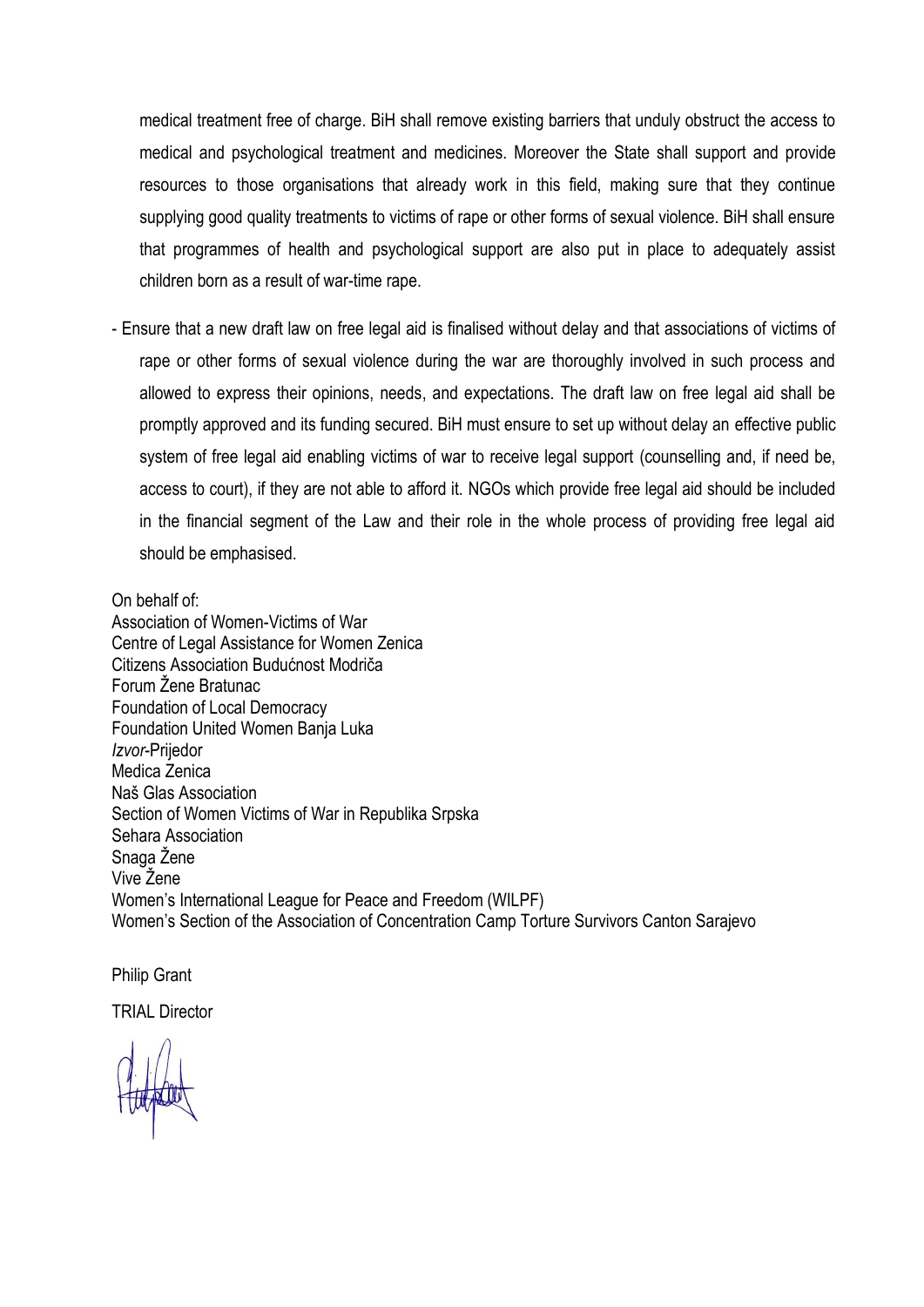## **8. Information on the Associations Submitting the Follow-up Report**

#### **a) TRIAL (Track Impunity Always)**

Founded in 2002 **TRIAL** is an association under Swiss law based in Geneva putting the law at the service of victims of crimes under international law (genocide, crimes against humanity, war crimes, torture and enforced disappearances). TRIAL fights against the impunity of perpetrators and instigators of the most serious crimes under international law and their accomplices. The organization defends the interests of the victims before Swiss and foreign courts and various international human rights bodies. TRIAL also raises awareness among the authorities and the general public regarding the necessity of an efficient national and international justice system for the prosecution of crimes under international law. To date TRIAL has defended more than 350 victims in the course of 143 international proceedings. In addition, 40 reports were submitted to the United Nations and 15 criminal complaints filed in Switzerland, which have led to various investigations and a trial.

**Contact person**: Dr. iur. Philip Grant, Director **E-mail**: [philip.grant@trial-ch.org](mailto:philip.grant@trial-ch.org) **Address**: TRIAL (Track Impunity Always), P.O. Box 5116, 1211, Geneva 11, Switzerland **Tel./Fax No.**: + 41 22 321 61 10 **Website**: [www.trial-ch.org](http://www.trial-ch.org/) and [www.trial-ch.org/BiH](http://www.trial-ch.org/BiH) **Office in BiH**: Čobanija, 19 - 71 000 Sarajevo, BiH **Tel./Fax No.**: [+38733 219 873](tel:%2B38733%20219%20873)

#### **b) Association of Women-Victims of War**

The **Association of Women-Victims of War** is a NGO founded in 2003 with the aim to gather women who have been subjected to rape or other forms of sexual violence during the war in order to help them in fulfilling their rights and in acceding the benefits they are entitled to under the law, also in terms of social and health protection. As a part of its mandate, the association is multiethnic and multinational. In 2006 also some men who were subjected to rape or other forms of sexual violence during the war joined the association. The main activities of the association are: 1) capacity building of its members; 2) helping its members to return to normal life after the grave violation they have suffered; and 3) enabling members to enjoy health protection, as well as to obtain a stable employment and to solve housing problems.

The Association of Women-Victims of War is one of the institutions designated in the Federation of BiH to issue certificates attesting the situation of victims of sexual violence which enable the holders to apply for the status as civilian victim of war.

**Contact person**: Ms. Bakira Hasečić, President **Address**: Hamdije Čemerlića No. 7, Sarajevo, BiH **Tel. No:** ++387 33 658 879 **Fax No:** ++387 693 261 **E-mail**: udruzenjezenazrtva\_rata@bih.net.ba

#### **c) Centre of Legal Assistance for Women Zenica**

The **Centre for Legal Assistance for Women Zenica** was founded in 1996. The Centre participates in activities in the country and the region. Programmes of the Center have no territorial restrictions due to the fact that provision of free legal aid, monitoring of judiciary, monitoring of regulations and level of exercising rights has no cantonal or entity framework. The association is composed of a team of activist and defenders of human rights of women and girls, and it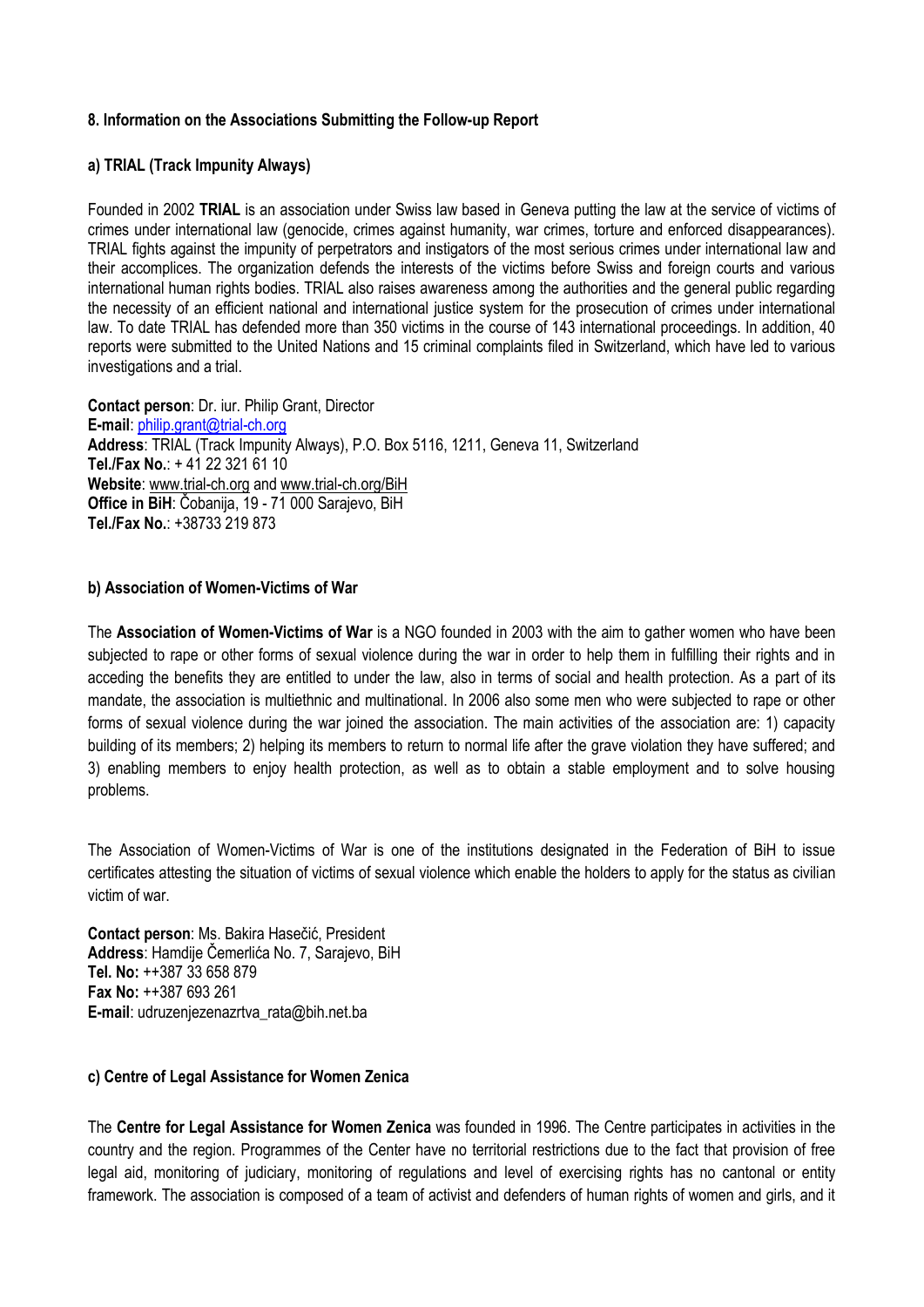advocates the concept of gender equality in all social relations. The centre acts independently and, in alliance with similar organizations, it enhances the integrated policy of gender equality and sensitises professionals to act respecting the human rights of women and girls.

**Contact person:** Ms. Meliha Sendić **Address**: Mejdandžik 9, 72000 Zenica, BiH **Tel. /Fa**x No: + 387 32 40 20 49 **E-mail:** [czppzz@gmail.com](mailto:czppzz@gmail.com) **Website**: www.cenppz.org.ba

## **d) Citizen Association Budućnost Modriča**

**Citizen Association Budućnost Modriča** is a NGO established shortly after the signing of the Dayton Peace Agreements. The organisation was founded by a few optimistically oriented women activists who believed in a better future and decided to take an active part in the construction of the post-war Bosnian society. Since its inception, Budućnost Modriča has always been faithful to its main strategy, i.e. to the promotion and protection of women's human rights.

Budućnost Modriča supports women who have been subjected to violence. It runs a hotline and a shelter, offering various forms of therapy and legal advice. The organisation works to prevent violence against women, and supports women in politics and in society at large. Budućnost also organises projects on peace-building and seeks to increase women's awareness of their rights.

**Contact persons**: Ms. Gordana Vidović, Director **Address**: Živojina Mišića 4a, 74480 Modriča, BiH **Tel. No.**: +387 053 820 700 **Fax**: +387 053 820 701 **Mobile**: +387 065 627 977 **E-mail**: gocalg@gmail.com **Website**: www.buducnost-md.com

## **e) Forum Žena Bratunac**

**Forum Žena** is a NGO which was established in 1999 in Bratunac. Since the foundation, the association is committed to advocate for the rights of women and girls in contact with institutions, media, and the public. The foundational values of the association are respect, trust, and solidarity in order to encourage the individual potential of female citizens. The association is voluntary, and democratic and it works in the eastern part of Republika Srpska, and the Western Balkans with the aim of preserving, defining needs and helping to solve problems of women and girls in society, particularly in politics, in the areas of public life, law, social welfare and culture.

**Contact person:** Ms. Stanojka Tešić, Director **Address:** Kosovska bb, 75420 Bratunac, BiH **Tel. No.:** + 387 56/411 143 **E-mail**: [office@forumzena.org,](mailto:office@forumzena.org) [zena.forum@gmail.com](mailto:zena.forum@gmail.com) **Website**: [www.forumzena.org](http://www.forumzena.org/)

## **f) Foundation of Local Democracy**

The **Foundation of Local Democracy (FLD)** is a local NGO with a 19-year experience of work in the field. Its primary focus is on protection, promotion and advancement of human rights, especially the rights of victims of gender-based violence, community building, and creation of institutional capacity for networking and development. FLD carries out a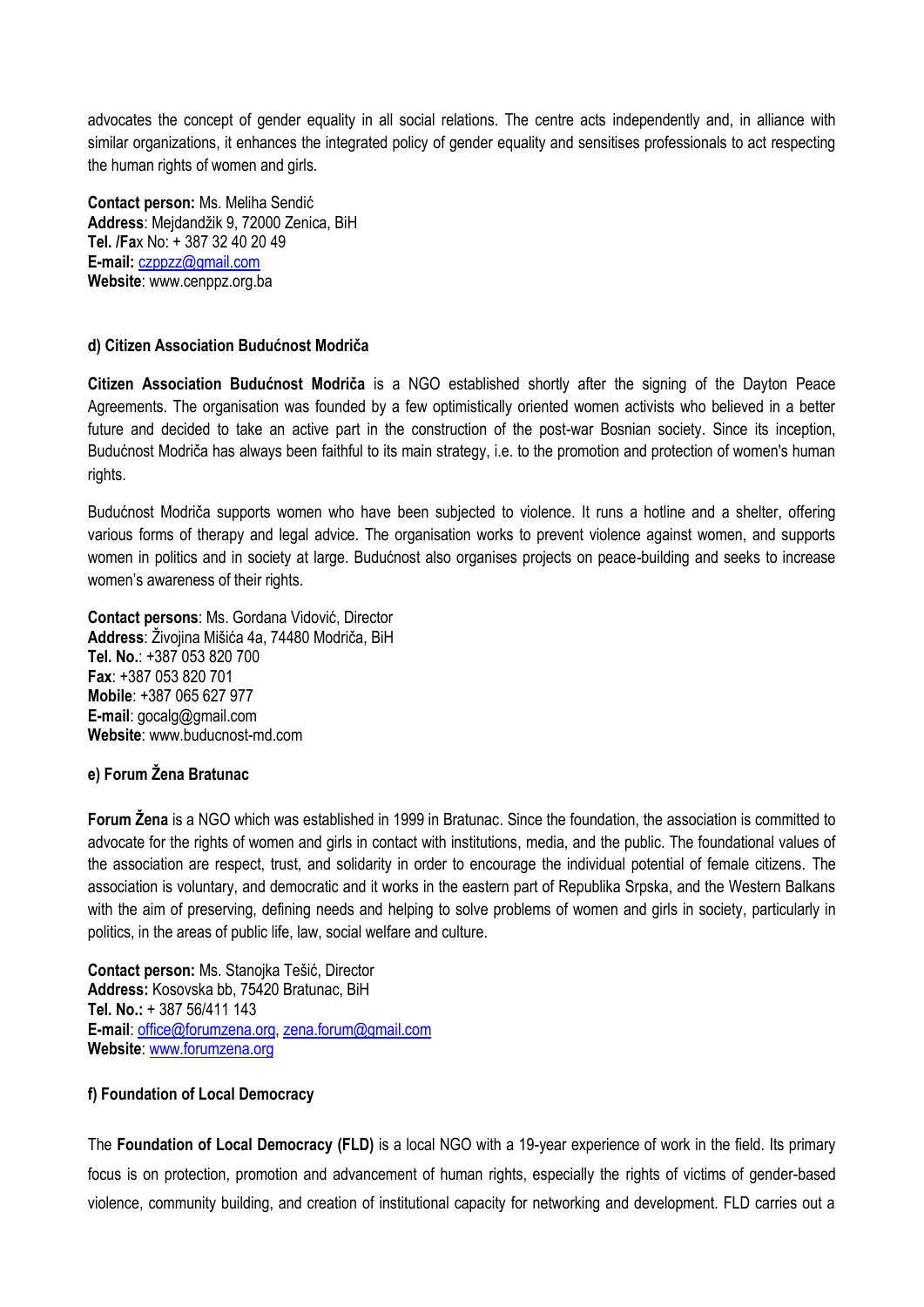number of activities, including promoting and protecting human rights at all levels of social and public life, and through organising and implementing education, training, seminars, conferences and congresses; preparing and publishing brochures, books and other promotional materials, in accordance with applicable legal regulations in BiH; stimulating and supporting research projects and policies; supporting collective action of women's groups and NGOs to empower women in actively participating in the transformation of BiH society and promote their equal role in public and private spheres; fundraising and the creation of a fund to help the NGO sector in BiH and the institutions designed for their institutional and economic empowerment in accordance with applicable legal regulations in BiH; improving the social status of women through: prevention and protection from domestic violence by organising shelters, centres and private treatment centres, but also training, retraining and assistance in the organization brought in particular by providing legal assistance; promoting and protecting of children's rights especially regarding domestic violence, manipulation of children and their exploitation in any form, and by organising educational and cultural programmes dedicated to children and adults.

**Contact Person:** Mrs. Jasmina Mujezinović, Director **Address:** Radićeva 11, 71000 Sarajevo, BiH **Tel/Fax No.**: +387 33 237 240 / 236 899 / 6689 **E-mail:** adl@bih.net.ba

#### **g) Foundation United Women Banja Luka**

The **Foundation United Women Banja Luka** is a non-profit foundation established on 16 August 1996. The principal goal of the foundation is to improve the social status of women, and their right to a life free of violence in the family and in public life. The foundation aims to foster women's participation in decision-making positions in government institutions at all levels in BiH. The foundation's vision is "a woman conscious of her power, equal, respected, employed and happy". The foundation runs two major programme areas, i.e. preventing and combating violence against women, and strengthening the role of women in decision-making positions in BiH.

**Contact person :** Ms. Aleksandra Petrić, Executive Director **Address:** Kalemegdanska 18, 78000 Banja Luka, BiH **Tel No:** +387 51 462 146 **Fax No:** +387 51 463 143 **E-mail:** office@unitedwomenbl.org **Website:** [http://www.unitedwomenbl.org](http://www.unitedwomenbl.org/)

#### **h)** *Izvor***-Prijedor**

**The Association of Women from Prijedor - Izvor** was founded on 3 June 1996 with its headquarters in Prijedor, Bosanska Krajina region. The association represents the victims of the war in and around this region. Over the past years, Izvor has been working on the collection of data and the documenting of facts about the people from this region who were arbitrarily killed or were subjected to enforced disappearance. A concrete result from this effort is an established database and two editions of a book "Ni krivi ni dužni" where 3,227 disappeared persons from Prijedor municipality have been registered. In addition to this, Izvor gives advice and provides help to all the victims of gross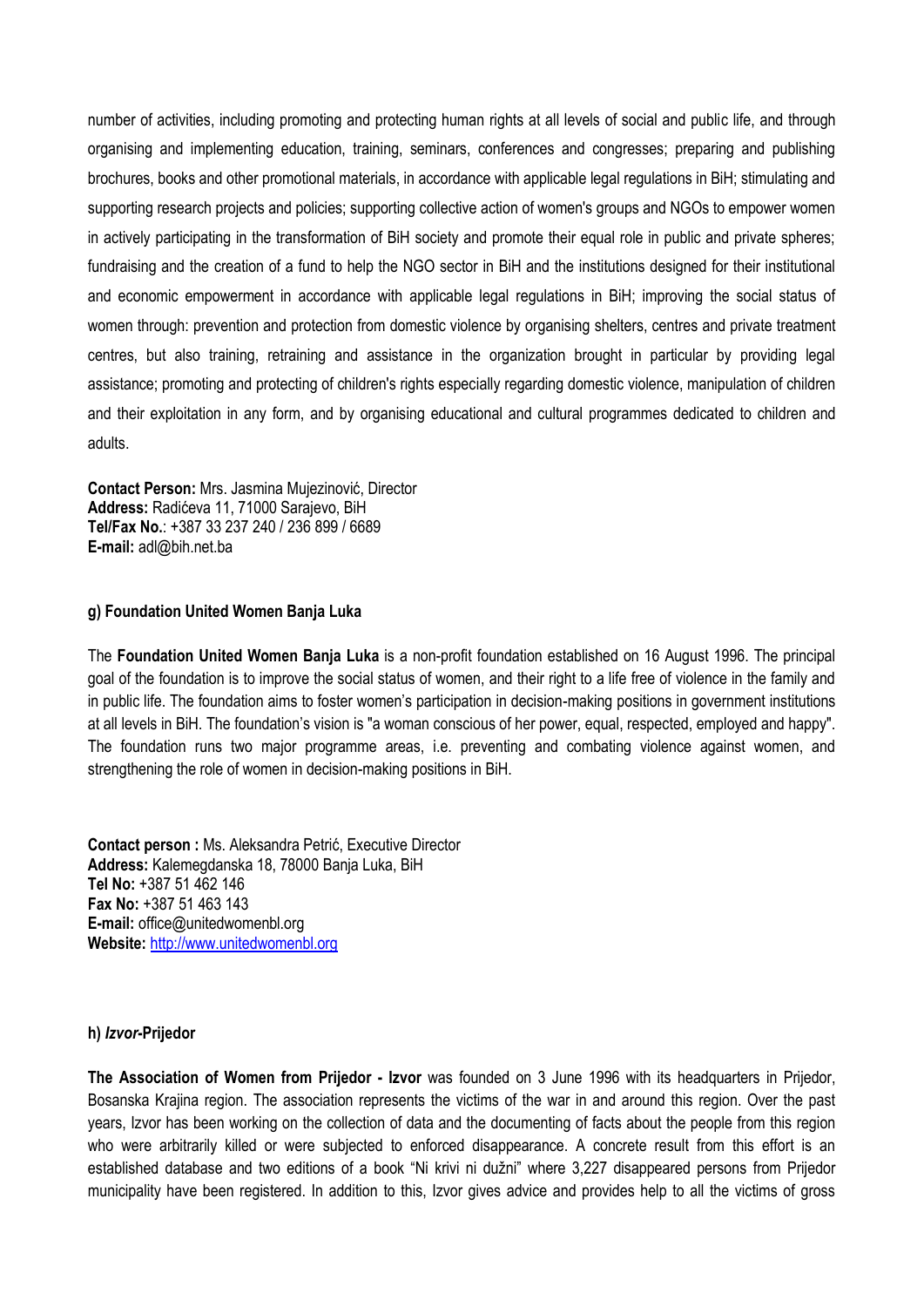human rights violations perpetrated during the war and their relatives to realise their rights and obtain justice and reparation before domestic institutions and judicial bodies. One of the most frequent activities of Izvor is the support given to witnesses in war crimes trials before the State and other courts in BiH. Since 2008 Izvor established cooperation with the TRIAL and the two organizations are filing applications to the European Court of Human Rights and to the Human Rights Committee, as well as to the Constitutional Court of BiH, on behalf of relatives of disappeared people from the Bosanska Krajina region.

**Contact person**: Mr. Edin Ramulić, Project Coordinator **Address**: Muharema Suljanovića 52, 79000 Prijedor, BiH **Tel. No.:** + 387 52 215 635 **E-mail**: izvorpd@gmail.com

### **i) Medica Zenica**

**Medica Zenica** is professional women's NGO, which since April 1993 has continuously been providing psycho-social and medical support to women and children victims of war, and post-war violence, including victims of war rape and sexual violence in peacetime; victims of domestic violence and victims of human trafficking. Medica Zenica's approach to women and children victims of violence, is based on humanistic values and includes the provision of shelter and psychological counselling along with medical and psychological assistance to women, children and men within a family therapy programme (psychological counselling during recovery from trauma and violence, as well as occupational therapy and economic empowerment through retraining programmes, crafting trainings for people living in rural areas). In addition to the direct work with victims of trauma and violence, Medica Zenica also conducts educational, research, publishing and advocating projects aimed at the promotion and protection of human rights, prevention of sexual and domestic violence, and combating human trafficking.

**Contact Person**: Mrs. Sabiha Husić (Director) **Address**: Krivače 4, 72000 Zenica, BiH **Tel. No.:** ++387 (032) 463 920 **Tel./fax No**.: ++ 387 (032) 463 924 **E-mail**: medica1@bih.net.ba **Web-site:** www.medicazenica.org

#### **j) Naš Glas Association**

**Naš Glas'** mission is to break the "conspiracy of silence" through adequate dealing with the past, with the improvement of the status of social inclusion of victims and survivors of sexual violence during the war, and to continue promoting of the values of a democratic civil society, such as humanism, non-violence and tolerance. The association works on strengthening the victims and survivors of sexual violence in war through the improvement of health, economic and social status, and improvement of quality of life, social inclusion of victims and survivors of sexual violence in war, partnership and networking with institutions and associations that have similar goals, including cross-border, support to the process of building peace and coexistence among the peoples of BiH through the contribution to the development of new model and violence prevention programmes and psychosocial care.

**Contact person:** Ms. Mirsada Terzić (President) **Address:** Turalibegova 22, 75 000 Tuzla, BiH **Tel. No.:** + 387 35 257 010 **E-mail:** [info@nasglas.ba](mailto:info@nasglas.ba) **Website**: [www.nasglas.ba](http://www.nasglas.ba/)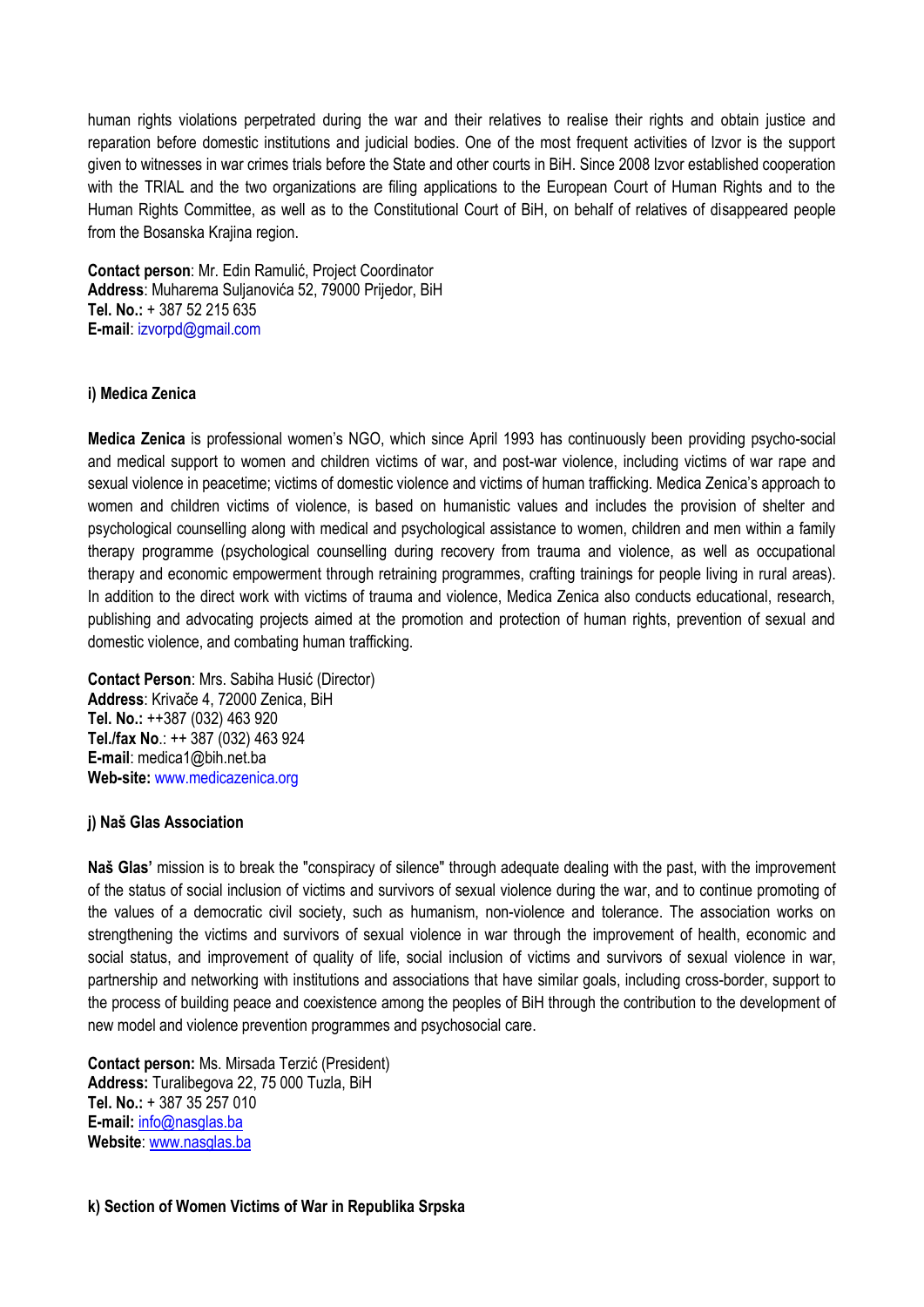The Section was established in March 2013, aiming to unite the female population inside of Union of camp detainees of Republika Srpska. The Section advocates for the improvement of the status of women victims of war in Republika Srpaska, in regard to the current law or create new one who will give rights to this population. Beside this the Section closely works with its members in order to: protect them from the public while they give a statement to the competent authorities, ensure the privacy and personal security, speed up the prosecution of crimes and provide legal and psychological help during their testimony.

**Contact person**: Ms. Olga Draško, President **Tel No:** + 387 58 623 220, 065 654 220 **E-mail:** dr-zavod@hotmail.com

## **l) Sehara Association**

The **Sehara Association** was established with the aim to help women who are victims of war to have their own space for gathering. The mission of the association is to empower and help women who survived one of the worst forms of torture in order to continue and improve the quality of their lives. The association provides women the opportunity for gathering and talking without embarrassment and shame related to what they suffered during the war. The members of the association are specialised in handcraft works, which is an aspect of working-occupational therapy.

**Address:** Seada Sofovića Sofe br.10, Goražde, BiH **Tel. No**: + 387 062/538588 **E-mail**: udruzenjesehara@ymail.com

## **m) Snaga Žene**

The association **Snaga Žene** was established in 1999 upon the initiative of women from Tuzla and the German association Vive Žene e.V. from Dortmund. The association is active in the area of Tuzla Canton and Eastern Republika Srpska. It offers psychological, social, medical, pedagogical and legal support to women, children and adolescents (refugees, returnees and displaced persons) who suffered different traumatic experiences during and after the war in BiH. Snaga Žene supports these people in retrieving their psychological balance, strengthening their family relations and in their endeavours to fit into everyday life. Snaga Žene takes part to the activity of different networks and advocates for better social, educational, police, legislative, medical and social services in order to deal effectively with the impacts of trauma, domestic violence, trafficking and general violence against women and children's problems.

**Contact Person**: Ms. Branka Antić Štauber, President **Address**: Slanac bb, Tuzla 75000, BiH **Tel./Fax No.**: + 38735 314 740, 314 741, 225 447 **E-mail**: s.zenebh @ bih.net.ba **Website**: [www.snagazene.org](http://www.snagazene.org/)

### **n)** *Vive Žene*

**Vive Žene** (Centre for Therapy and Rehabilitation) is a NGO established in 1994 that focuses on psycho-social help and support, education, and promotional-editorial activities with a multi-disciplinary, democratic and participatory approach to the work with traumatised families and individuals. The primary goal of Vive Žene is to improve the mental health of people who were subjected to torture during the conflict in BiH, minimising the effects of trauma-related disorders in the lives of tortured, raped or abused victims and facilitating their emotional healing. Vive Žene considers that the maintaining and protection of the mental health of citizens is a sound way to contribute to the reconstruction of a war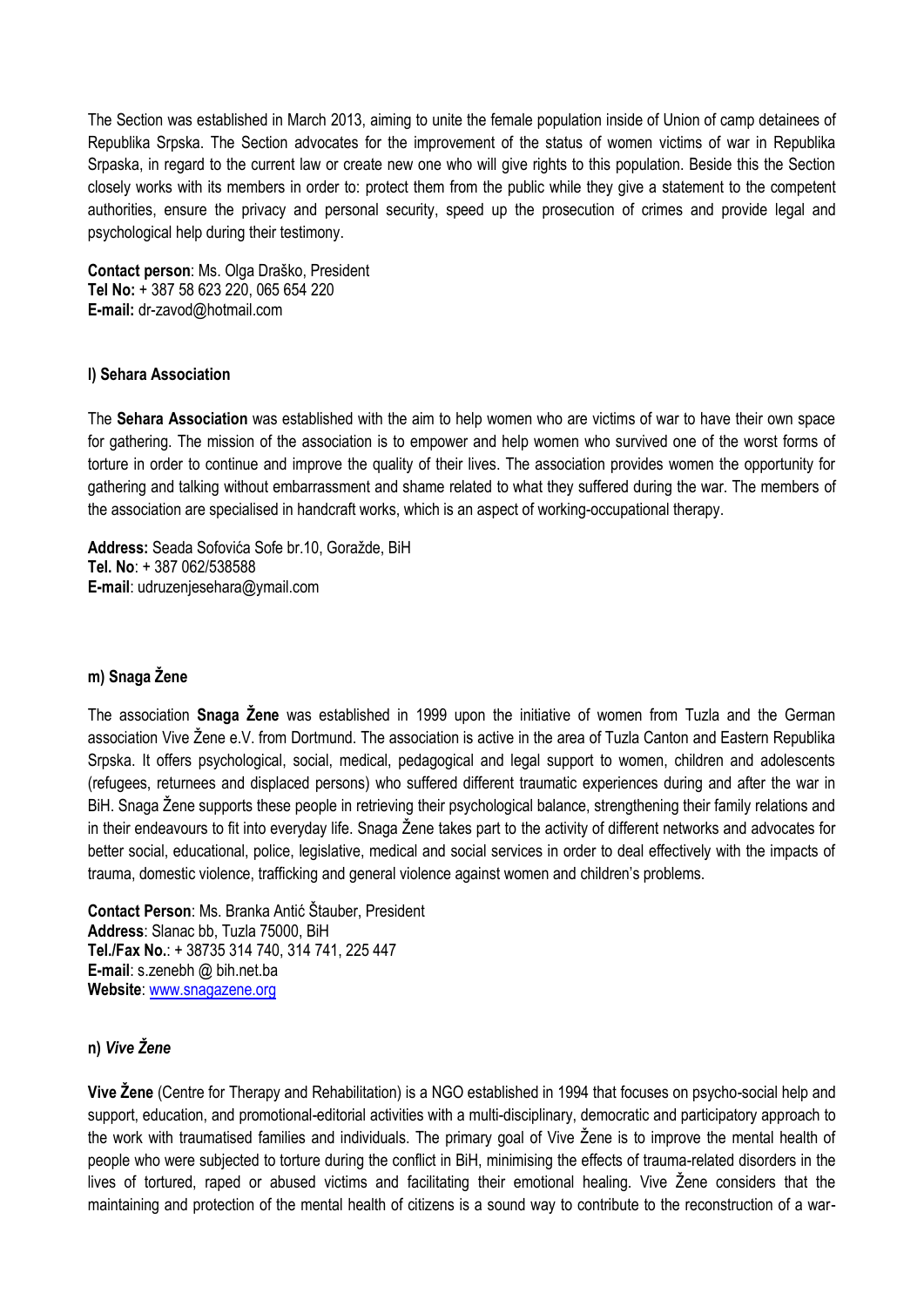torn society. While respecting the basic principles of humanity and human rights, the organization implements basic values laid through the work with marginalised groups, civilian victims of war and the protection of the families with children. The work carried out by Vive Žene aims at preventing torture through a multidisciplinary approach, including psychotherapy, psychosocial, social, medical and legal counselling. Accordingly, the team of Vive Žene consists of psychologists, social workers, instructors, teachers, doctors, a nurse, a psychotherapist and a legal counsel. Besides working with individuals, the organization works also in the community, with a view to foster reconciliation, representation, rebuilding of trust and reconstruction of broken relationships and reduction of ethnic barriers.

**Contact Person**: Ms. Jasna Zečević, Director **Address**: Alekse Šantića bb, 75000 Tuzla, BiH **Tel. No.**: + 387 35 224 310 **Fax No**: + 387 35 224 311 **E-mail**: vivezene@bih.net.ba **Website**: [www.vivezene.ba/](http://www.vivezene.ba/)

#### **o) Women's International League for Peace and Freedom (WILPF)**

The Women's International League for Peace and Freedom (WILPF) is an international NGO with national sections covering every continent, an International Secretariat based in Geneva, and a New York office focused on the work of the United Nations.

Since its establishment in 1915, it has brought together women from around the world who are united in working for peace by non-violent means and promoting political, economic and social justice for all. WILPF is the first organisation to gain consultative status (category B) with the United Nations, and the only women's anti-war organisation so recognised.

Since 2013, WILPF is spearheading the Women Organising for Change in BiH and Syria project. The project focuses on the importance of taking into consideration existing experiences and empirical knowledge of women who went through an armed conflict and struggled for women rights, in an attempt to change the dominant narrative of women as victims. Through this project, WILPF advocates for women's rights to be represented at all levels in the peace-building process. WILPF puts the spot light on the peace activism of women during war and defends the human rights of women and promotes social, economic and political justice.

**Contact person**: Ms. Nela Porobić Isaković, Project coordinator for BiH **Tel. No.**: + 387 (0)61 417 276 **Website**: <http://www.wilpfinternational.org/>

## **p) Women's Section of the Association of Concentration Camp Torture Survivors Canton Sarajevo**

The **Women's Section of the Association of Concentration Camp Torture Survivors Canton Sarajevo** functions as part of the Union of Concentration Camp Torture Survivors of Canton Sarajevo (formed in 1997) and it is an NGO that gathers women who were forcibly taken away and interned in concentration camps during the war in BiH. The Women's Section has about 1,000 members out of which around 60% came from Eastern Bosnia: Foča, Rogatica, Rudo, Višegrad, Čajniče, while around 40% from the area of Sarajevo Canton. Most of the members of the association suffered the worst possible psychological and physical torture, rape or other forms of sexual violence which deeply affected their mental and physical health. The Women's Section works with people who consider themselves persons who have been changed forever and for whom it is unlikely that they would ever be able to function in line with their role in the family and society. The Women's Section offers to these victims the following programmes of support: computer literacy; English school; sewing classes; nature empowerment programme; human rights classes; discount on bus tickets; support packages (including food and hygienic items); medical and psychological support in collaboration with the Centre for